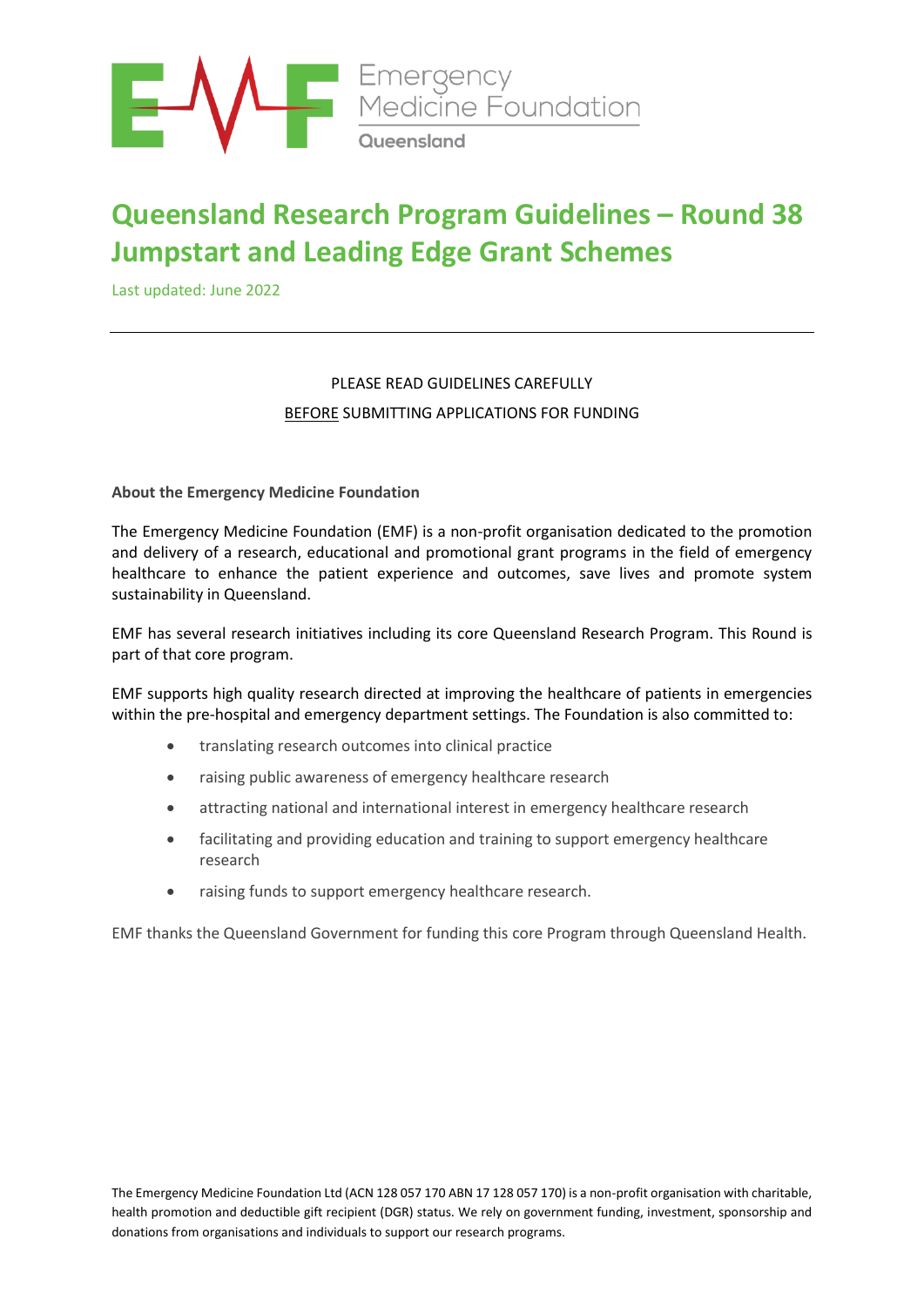# **Contents**

| $2^{\circ}$ |  |
|-------------|--|
|             |  |
|             |  |
|             |  |
| 6           |  |
| $7^{\circ}$ |  |
| 8           |  |
| 9           |  |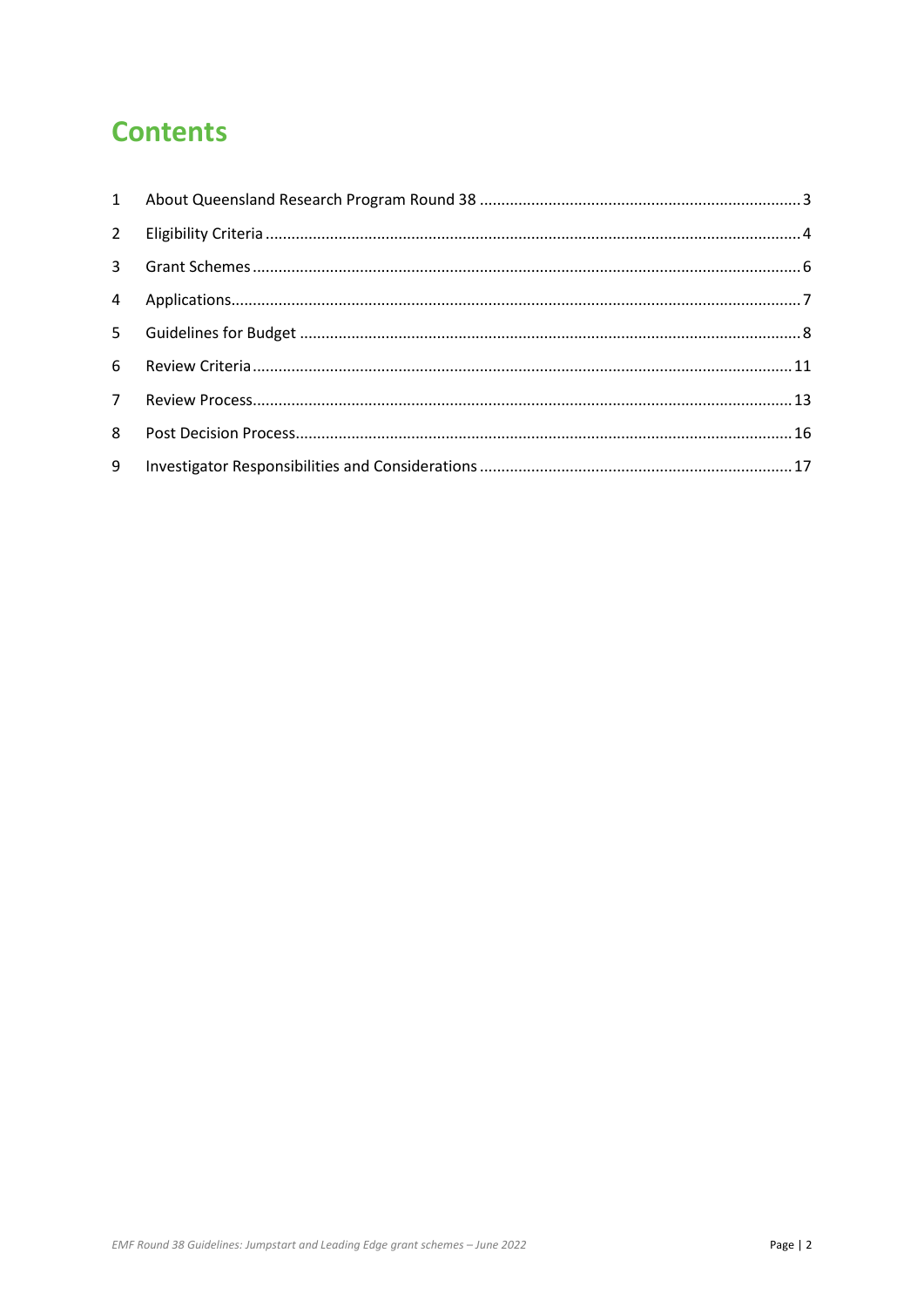# <span id="page-2-0"></span>**1 About Queensland Research Program Round 38**

Welcome to the Emergency Medicine Foundation's Guidelines for the Queensland Research Program – Grant Round 38. Through this program, our core aims are to:

- fund high quality, robust, ethical emergency healthcare research
- advance the field of emergency medicine for the benefit of patients and build emergency healthcare research capacity in Queensland
- promote a research culture within the Queensland public hospital emergency departments including Mater Hospital Brisbane, Queensland Ambulance Service (QAS) and Retrieval Services Queensland (RSQ).

The total amount of funding available in Round 38 is \$500,000. There are three EMF Queensland Research Program grant schemes on offer in this grant round. **These Funding guidelines apply to the Jumpstart and Leading Edge grant schemes only.** Funding guidelines for the Emerge grant scheme are a separate document available on [EMF's website](https://emergencyfoundation.org.au/queensland-research-program/).

| <b>Grant scheme</b> | <b>Funding amount and purpose</b>                                                                                                                   |
|---------------------|-----------------------------------------------------------------------------------------------------------------------------------------------------|
| Jumpstart           | up to \$40,000, maximum term up to one year<br>Seed funding for innovative research involving new collaborations and teams                          |
| <b>Leading Edge</b> | up to \$100,000, maximum term up to two years<br>Seed funding for innovative research with potential for future funding by other<br>granting bodies |

# **1.1 Important Dates for Jumpstart and Leading Edge grants in Round 38**

| Date (2022)      | <b>Actions</b>                                                       |
|------------------|----------------------------------------------------------------------|
| 13 Jun           | Applications open for Jumpstart and Leading Edge grants              |
| 19 Aug 5pm AEST  | Applications close                                                   |
| $22$ Aug – 2 Sep | Eligibility and compliance check (applicants need to be contactable) |
| $5 - 30$ Sep     | Peer review of submitted applications                                |
| $4 - 14$ Oct     | Response to Review (applicants need to be contactable)               |
| <b>Early Dec</b> | Announcement of funding outcomes                                     |

The awarding of any Grant is subject to the approval and discretion of the EMF Board.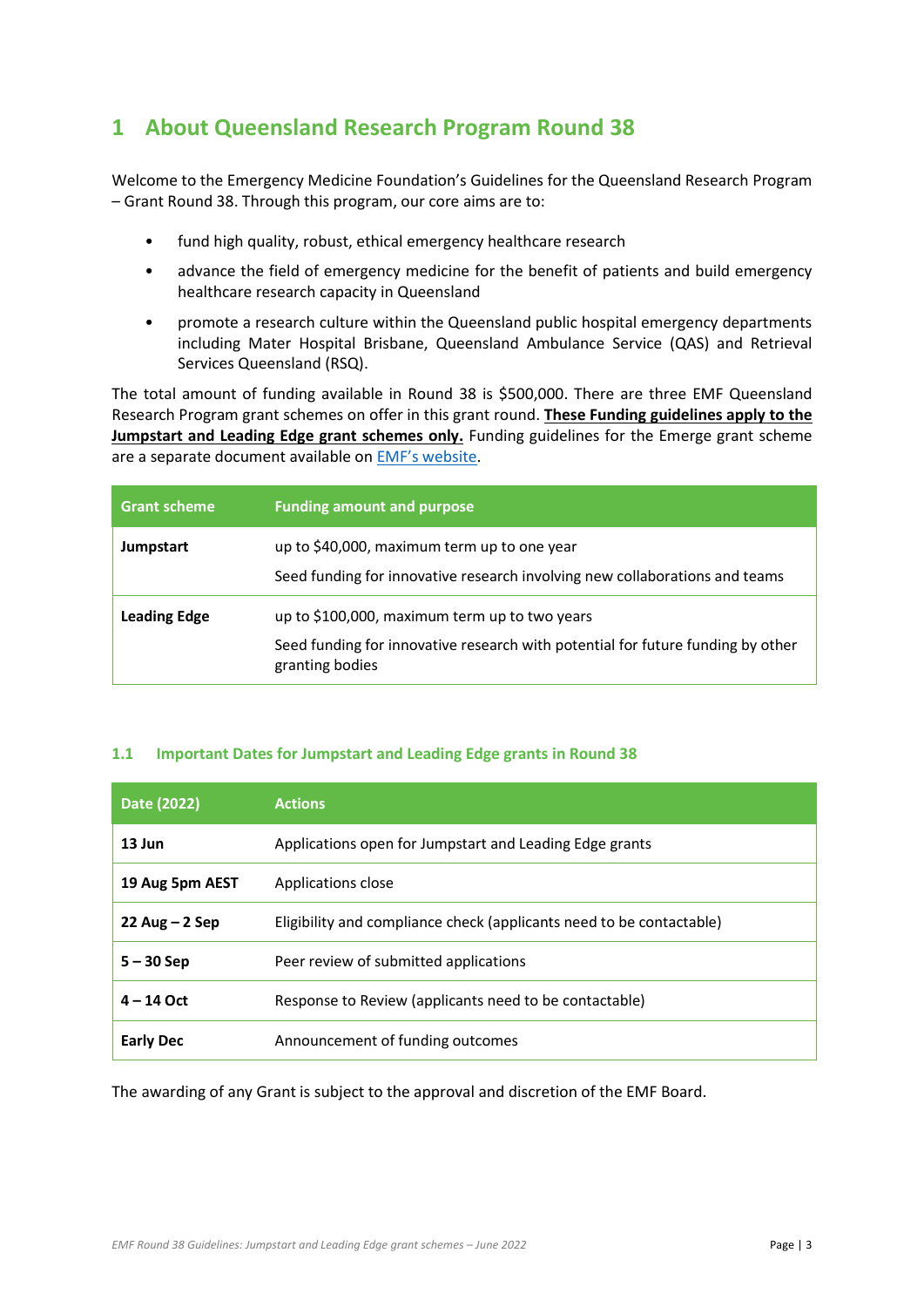# <span id="page-3-0"></span>**2 Eligibility Criteria**

## **2.1 General Eligibility**

To be eligible to receive EMF Queensland Research Program funding your research must meet the following eligibility criteria:

- the proposed research must be conducted in Queensland; however, this does not preclude collaboration with experts elsewhere in Australia or internationally
- EMF will only support the Queensland site/s of a collaboration and EMF must be acknowledged in any future publication or presentation that uses data or other information from the Queensland site
- the proposed research must be directed at improving the field of emergency medicine for the benefit of patients in Queensland and building emergency healthcare research capacity in Queensland
- the proposed research must have an eligible Principal Investigator (refer below)
- either the Principal Investigator or at least one Co-Investigator must be a Queensland Health, Mater Hospital Brisbane or Queensland Ambulance Service employed FACEM or FRACP PEM.

## **2.2 Administering Institution**

The Administering Institution will be responsible for the administration of the funding should the grant be approved for funding by EMF and must be Queensland based. The Principal Investigator must have a formal affiliation with the nominated Administering Institution.

The funds must be administered through one of the following:

- a public Hospital and Health Service
- the Mater Hospital Brisbane
- Queensland Ambulance Service
- Retrieval Services Queensland
- a hospital based trust fund or equivalent
- a university or
- a medical research institute

### <span id="page-3-1"></span>**2.3 Principal Investigator**

All applications for funding must have a Principal Investigator, who will be responsible for the proposed research and be the corresponding applicant with EMF. The Principal Investigator typically conceives and writes the grant application and is the person with the primary responsibility for the oversight and management of the research activity. The Principal Investigator must meet each of the following requirements:

- Be employed by Queensland Health or the Mater Hospital Brisbane or Queensland Ambulance Service
- Have a primary place of practice in one of the following:
	- Queensland Health or Mater Hospital Brisbane public Emergency Departments
	- **Oueensland Ambulance Service**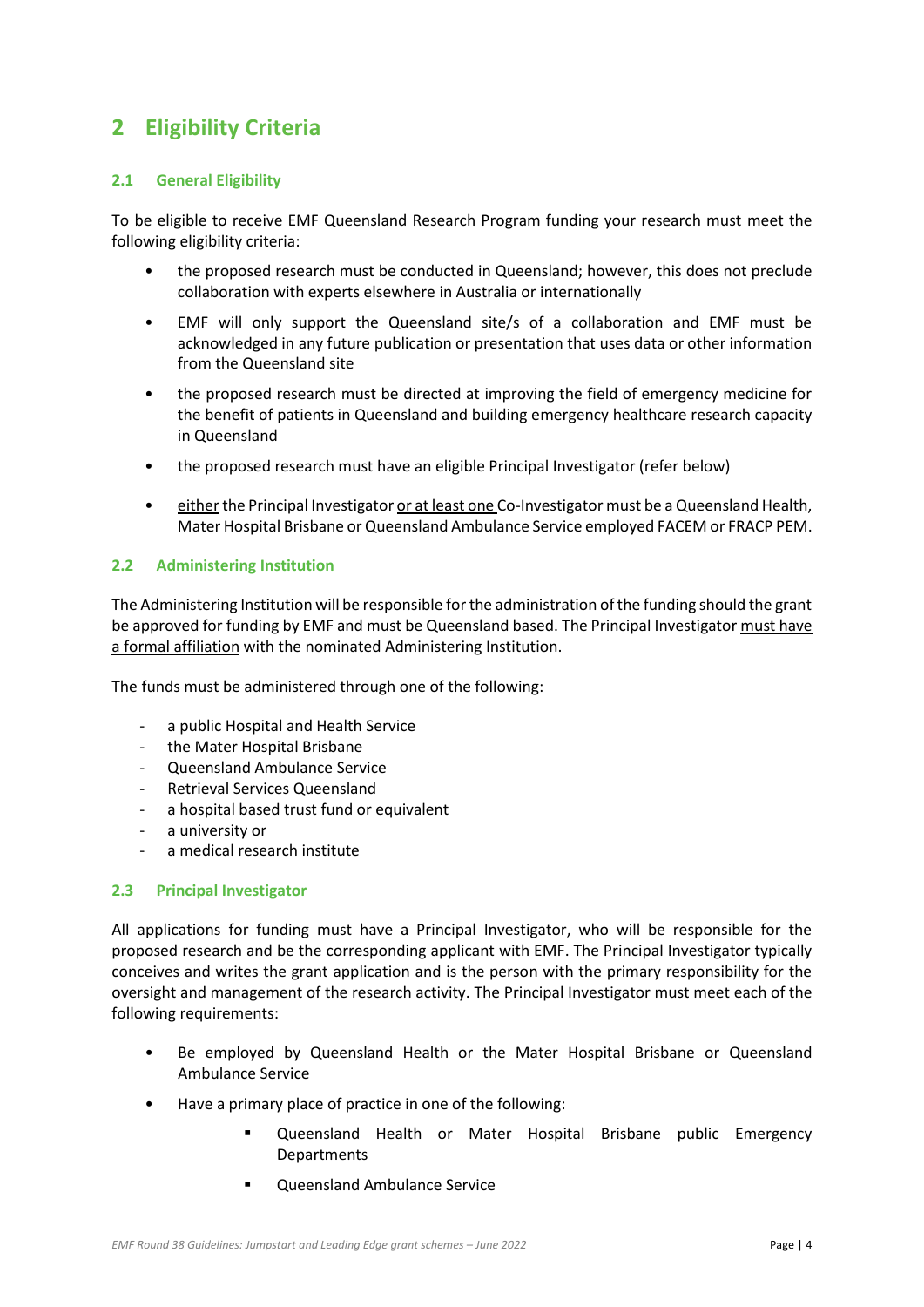- **Retrieval Services Queensland**
- Provide direct clinical care to patients in emergencies within the pre-hospital or emergency department setting for the duration of the funding
- Be based in Australia for at least 80 per cent (%) of the funding period. Periods greater than three months (continuous) overseas require prior approval from EMF
- Be compliant regarding final and progress reporting for all active EMF Queensland Research Program grants
- Submit a CV less than 12 months old, detailing relevant research experience with a maximum of three pages.

Should the Principal Investigator's employment or personal situation change, a notification via the grant variation request process (refer Section [9.6\)](#page-18-0) will be required.

Members of the EMF Board, EMF Research Committee and past and present paid members of EMF staff are not eligible Principal Investigators. This does not include EMF volunteers.

Unless otherwise stated within these guidelines, or unless prior approval is given by EMF, Principal Investigator time is not funded under the EMF Queensland Research Program grant schemes.

# **2.4 Co-Investigators**

Applications may include Co-Investigators (referred to in the funding agreement as Specified Personnel) who must contribute in a significant way to the development and/or conduct of the research. Co-Investigators may be staff specialists, trainees, senior medical officers, clinical nurses, paramedics, relevant allied health personnel or other professionals, such as mathematicians, epidemiologists, statisticians, lawyers, scientists, health economists, anthropologists or engineers.

The maximum number of Co-Investigators per grant application is eight.

All Co-Investigators must be compliant regarding final and progress reporting for all active EMF grants on which they are Principal Investigator. Grant applications with non-compliant Co-Investigators will be deemed ineligible. To ensure eligibility, the Principal Investigator may remove the non-compliant Co-Investigator from the application team; or the non-compliant Co-Investigator can submit the outstanding information or report requested by EMF.

All Co-Investigators must provide a CV less than 12 months old, detailing relevant research experience with a maximum of three pages.

Members of the EMF Board, the EMF Research Committee and past and present paid members of EMF staff are not eligible Co-Investigators. This does not include EMF volunteers.

Co-Investigators' time, in particular salary request for senior clinicians will not be funded. Funding for specific activities that the Co-Investigator or Co-Investigator's team undertake using specified skill sets may be considered. This must be justified in the budget section of the application form and a strong rationale provided.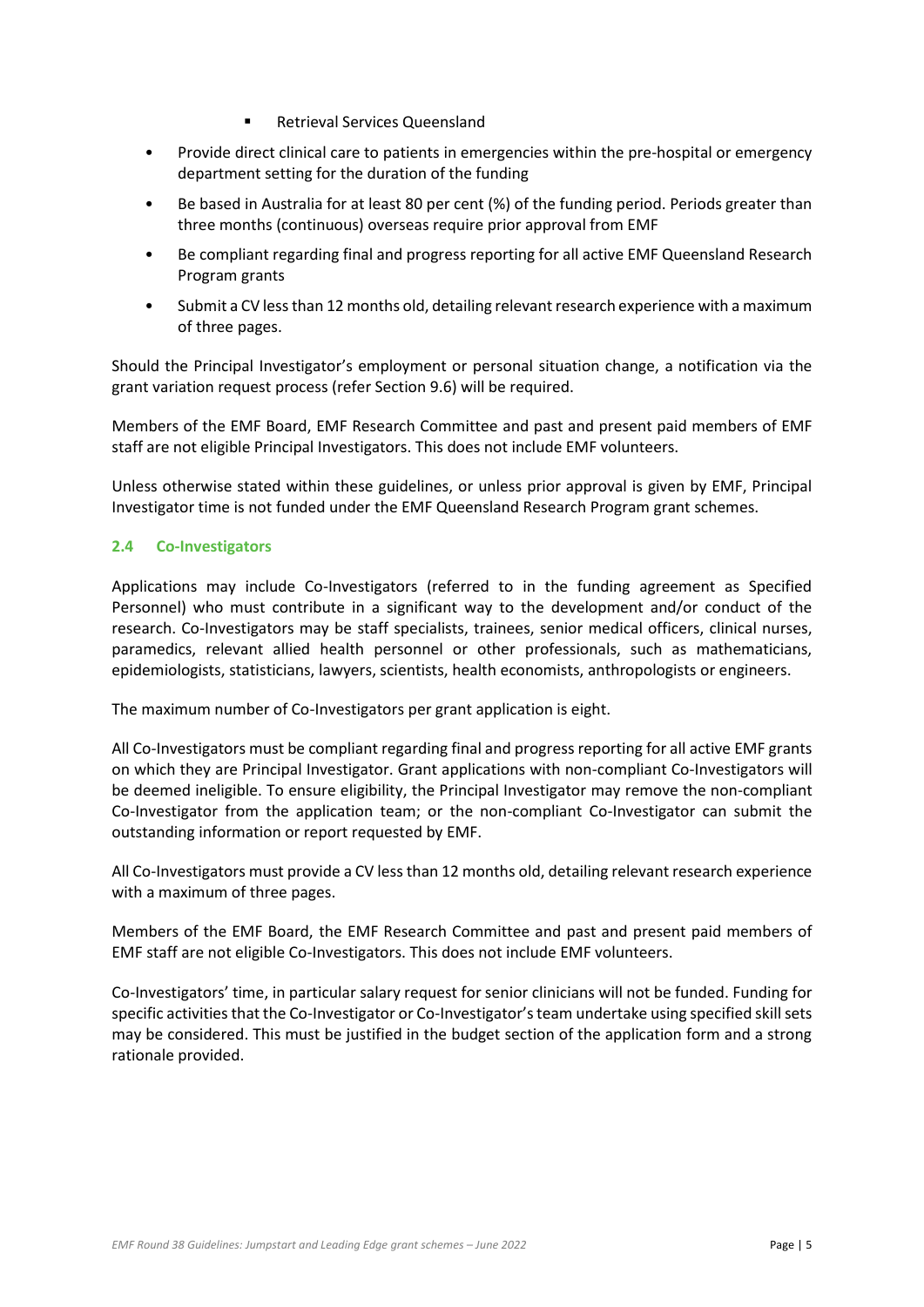### **2.5 Associate Investigators**

Applications may include Associate Investigators who provide intellectual input into the research and whose participation warrants inclusion of their name on any publications.

The maximum number of Associate Investigators per grant application is eight.

Members of the EMF Board are not eligible Associate Investigators. This does not include EMF volunteers.

Non-FACEM Associate Investigator time may be considered for funding. Funding for specific activities that the Associate Investigator or Associate Investigator's team undertake using specified skill sets may be considered. This must be justified in the budget section of the application form and a strong rationale provided.

# <span id="page-5-0"></span>**3 Grant Schemes**

There are three EMF Queensland Research Program grant schemes in Round 38, designed to support collaborative research projects in the field of emergency medicine for the benefit of patients. **These Funding guidelines apply to the Jumpstart and Leading Edge grant schemes only.** Funding guidelines for the Emerge grant scheme are a separate document available on [EMF's website](https://emergencyfoundation.org.au/queensland-research-program/).

### **3.1 Jumpstart Grant**

Funding is available up to \$40,000.

The purpose of this funding is to provide short-term (up to one year) support for innovative research that will lead to new collaborations and research teams, which have potential for future funding by granting bodies.

### **3.2 Leading Edge Grant**

Funding is available up to \$100,000.

The purpose of the funding is to provide medium term (up to two years) support for:

- seed funding for innovative research that may have the potential for future funding by granting bodies, or
- to leverage additional funding from other granting bodies, including but not limited to National Health and Medical Research Council (NHMRC) or the Australian Research Council (ARC) or other foundations
- original research that demonstrates importance to emergency healthcare.

Proposals that include leverage funding and/or health economic analysis are desirable and may be prioritised.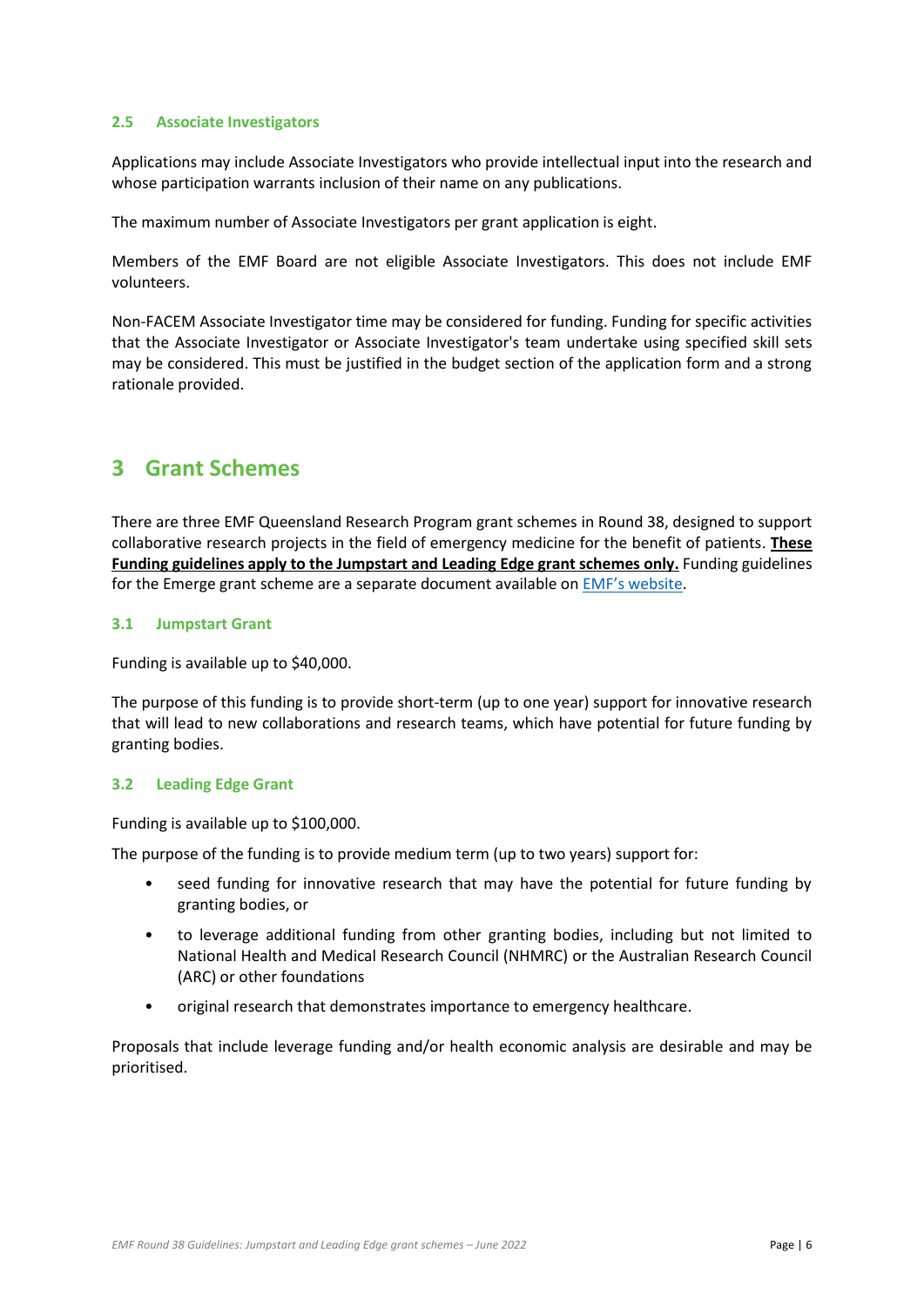# <span id="page-6-0"></span>**4 Applications**

A call for submissions will be publicised on the EMF website and by email distribution. Applicants should refer to the EMF website for details of the online application process and specific information relating to opening and closing dates, lodgement method, content and format requirements, and certification and submission guidelines.

Application forms are available through SmartyGrants. Applicants can login or register with [SmartyGrants.](https://emfqld.smartygrants.com.au/) A Microsoft Word application template is available on the [EMF website.](https://emergencyfoundation.org.au/queensland-research-program/)

Each application will be assigned a unique SmartyGrants generated grant application ID. A Help Guide for Applicants is available on th[e EMF website.](https://emergencyfoundation.org.au/queensland-research-program/)

When an application is submitted, the applicant will receive an automated confirmation email with a copy of the submitted application attached. This email **does not** constitute acknowledgement that the application meets the eligibility criteria.

### **4.1 Certification**

The Principal Investigator, the Head/s of Department/s (or equivalent) and the Administering Institution are required to sign th[e Application Certification Document](https://emergencyfoundation.org.au/queensland-research-program/) which must be uploaded with the application.

In particular, the Principal Investigator is required to certify that all named investigators on the application have read the application in full, given their consent to be included and that all Co-Investigators are compliant regarding final and progress reporting for all active EMF Queensland Research Program grants on which they are Principal Investigators.

EMF may at any time request written documentation showing the named investigators' consent. If this request is not met, EMF may rescind funding. Principal Investigators may use the template provided in Appendix A to request this consent from all named investigators on the application.

### **4.2 Ethics requirements**

Ethics approval by an NHMRC recognised Human Research Ethics Committee must be provided within 12 months of a grant being awarded before EMF will enter into a Funding Agreement and release funds.

If the study does not require ethics approval, a Human Research Ethics Committee waiver of consent must be provided within the same timeframe.

If the application is a resubmission, the applicant must demonstrate that any ethics approval that has been obtained is still valid.

### **4.3 Exemptions**

A request for an exemption of EMF Queensland Research Program eligibility criteria or eligible expenses will be considered only if there is a strong rationale and requires prior approval from EMF.

Requests for exemption in Round 38 must be received in writing to **EMF by Monday 11 July 2022**. Requests for exemption should be addressed to the EMF Research Manager via [grants@emfoundation.org.au](mailto:grants@emfoundation.org.au)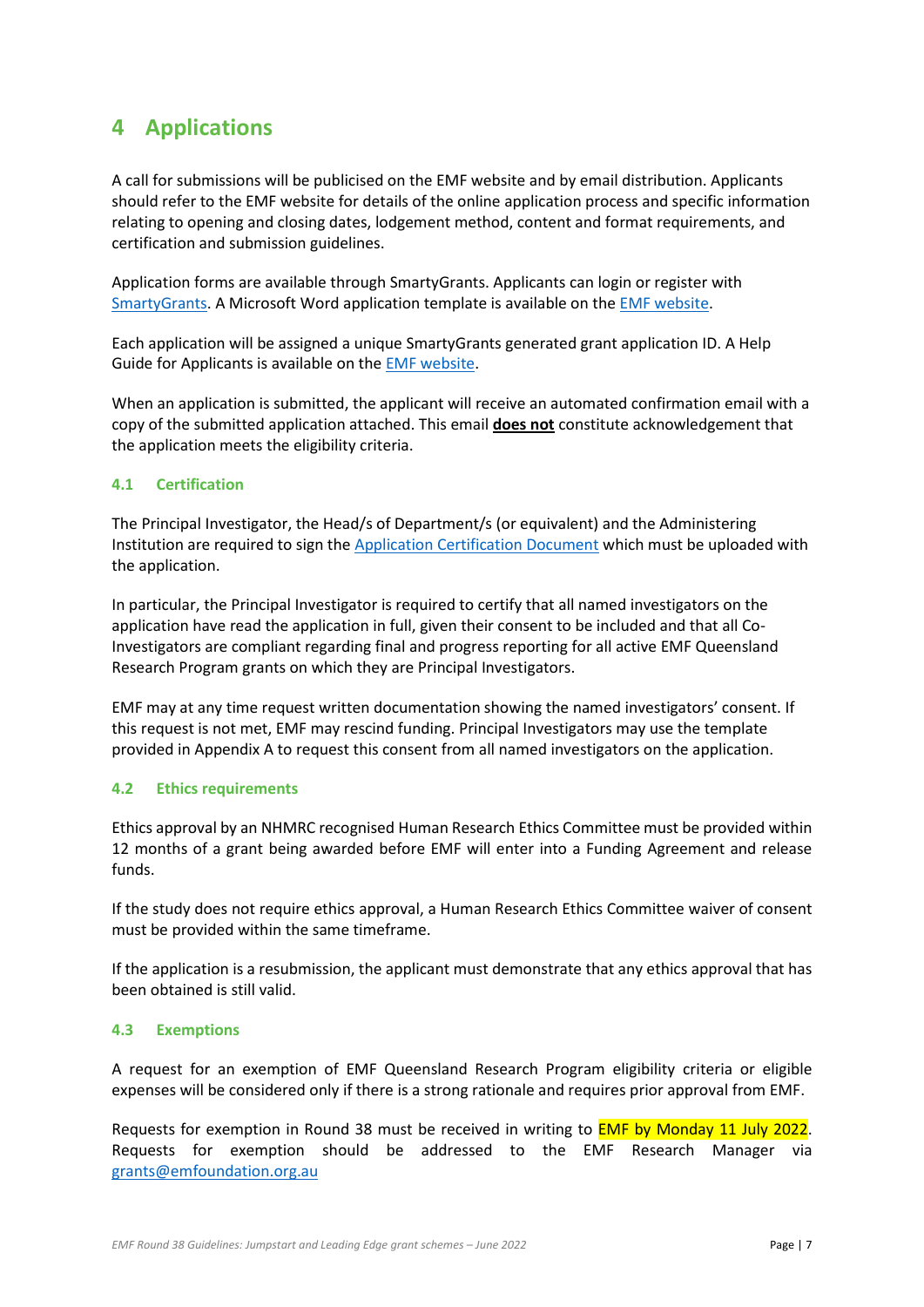### **4.4 Problems with lodgement**

Late and/or incomplete applications will not be accepted. If applicants experience technical difficulties with the SmartyGrants database and cannot lodge their application by the closing date and time, the applicant should contact the EMF Research Team via [grants@emfoundation.org.au](mailto:grants@emfoundation.org.au)

### **4.5 Withdrawal of Applications**

To voluntarily withdraw a submitted and/or approved application, the Principal Investigator must submit an official written notification to the EMF Research Manager. All correspondence can be directed t[o grants@emfoundation.org.au](mailto:grants@emfoundation.org.au)

## **4.6 Exclusion of Applications**

- Applications that do not comply with the guidelines will be deemed ineligible and excluded from further consideration
- All details in the application, particularly concerning any current grants and other applications, must be current and accurate at the time of application submission. EMF reserves the right to exchange information with other funding agencies to ensure there is no duplication and to maximise outcomes.
- Late and/or incomplete applications will not be accepted.

# <span id="page-7-0"></span>**5 Guidelines for Budget**

### **5.1 Eligible Expenditure**

Eligible expenditure must be integral to undertaking the research project and may include:

- the Queensland components of national/international research
- employment of personnel (research staff and research consultants for specific activities)
- direct research costs
- travel for multi-site research
- technical services, supplies and research facilities
- dissemination expenses with strong rationale.

All budget items requested from EMF must be justified. Budget items are open to scrutiny and a strong rationale for funding should be provided. Where applications include requests of over \$5,000 to engage third-party services or skilled specialists, e.g. health economists or statisticians, a detailed quote for the service must be provided.

### **5.2 Ineligible Expenditure**

Unless otherwise stated in a specific grant scheme, EMF does not fund or pay:

- indirect costs of research
- infrastructure (physical space, furniture, consumables not specific to the project etc.)
- salary for senior clinicians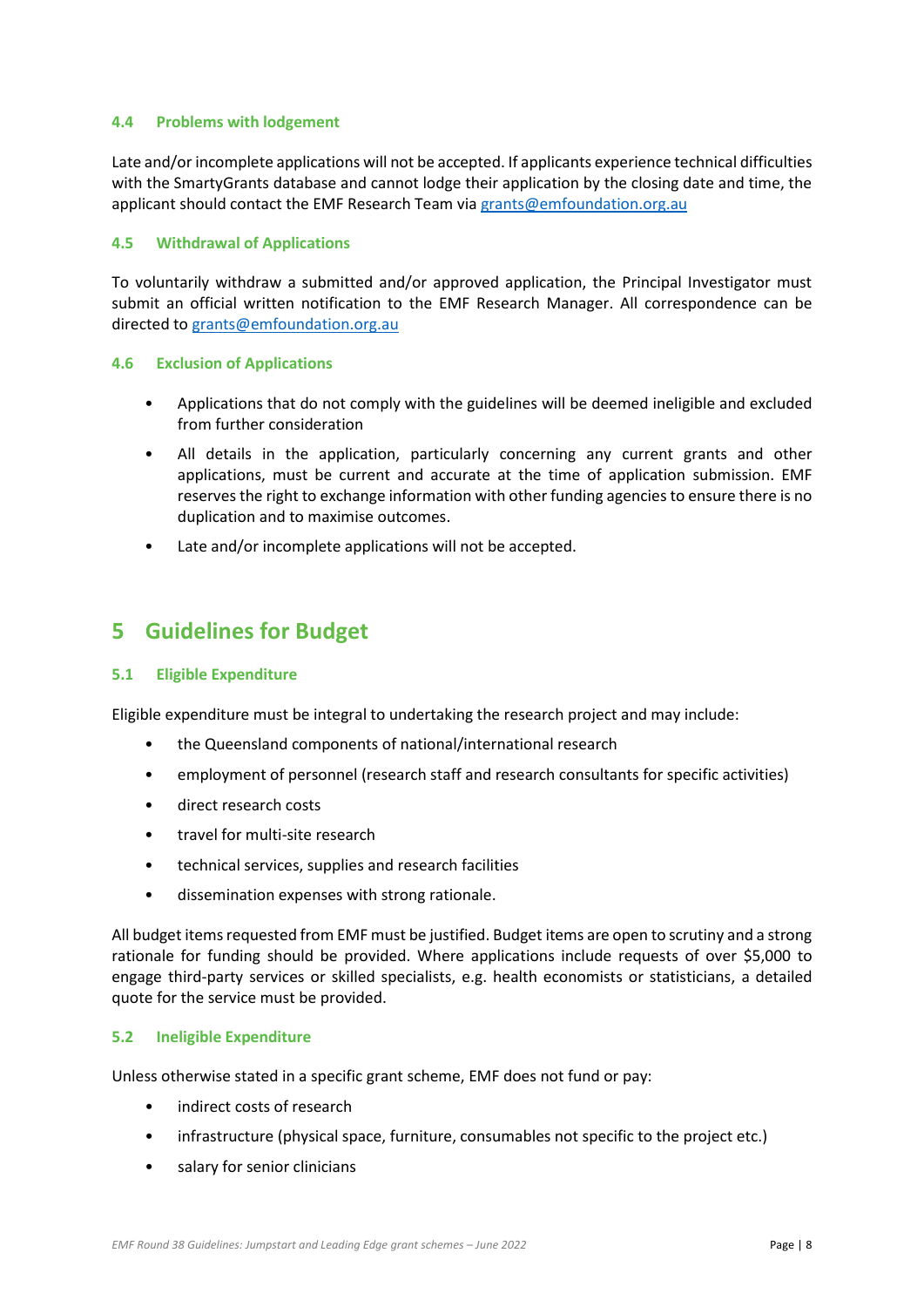- purchase of capital equipment
- institutional overheads and administrative charges
- publication and open access fees.

## **5.3 Research Support Personnel and On Costs**

Funding is principally intended for research staff and research consultant activities, including but not limited to statistical support, health economics, data collection, and study coordinator. Salary requests for senior clinicians will not be considered. EMF may consider requests for payment for time of non-FACEM Associate Investigators and Co-Investigators for specified skill sets but this needs to be justified with a strong rationale.

No funding for research that has already occurred (retrospective funding) will be awarded.

The EMF Queensland Research Program contributes to the cost of employing research support personnel. EMF funds up to 20% of direct on-costs for a research support activity. Direct on-costs only include leave loading and superannuation entitlements accrued during the employment period for the research support activity. Direct on-costs do not include overheads, such as institutional overheads and administrative charges, severance pay or entitlements carried over from previous positions.

EMF encourages applicants to check the appropriate percentage for acceptable direct on-costs with their Business Manager (or equivalent).

At any stage during the assessment and recommendation process, EMF reserves the right to question the on-costs percentage provided in an application budget and request further information from the appropriate Business Manager.

### **5.4 Direct Research Costs**

Costs must be integral to achieving the aims, objectives, outcomes and directly related to the Research Proposal set out in the application, as approved by EMF.

### **5.5 Travel, Conferences and Presentations**

Contribution towards travel will hinge upon the nature of the proposed research. If the travel is integral to undertaking the research project, such as multi-site collaborations, this cost should be included in the grant application budget indicating the mode of travel.

The cost for conference attendance and presentations for dissemination are eligible expenses; however, these dissemination expenses must be accompanied by a strong rationale for inclusion in the budget and will be open to scrutiny and reduction during the EMF Queensland Research Program assessment and decision process. The strong rationale for funding should be reflected in the budget justification section of the application form.

### **5.6 Use of Research Facilities**

EMF seeks to promote collaboration between researchers and to remove barriers that prevent multiorganisational emergency healthcare research; however, EMF only contributes funds to the direct costs of the proposed research.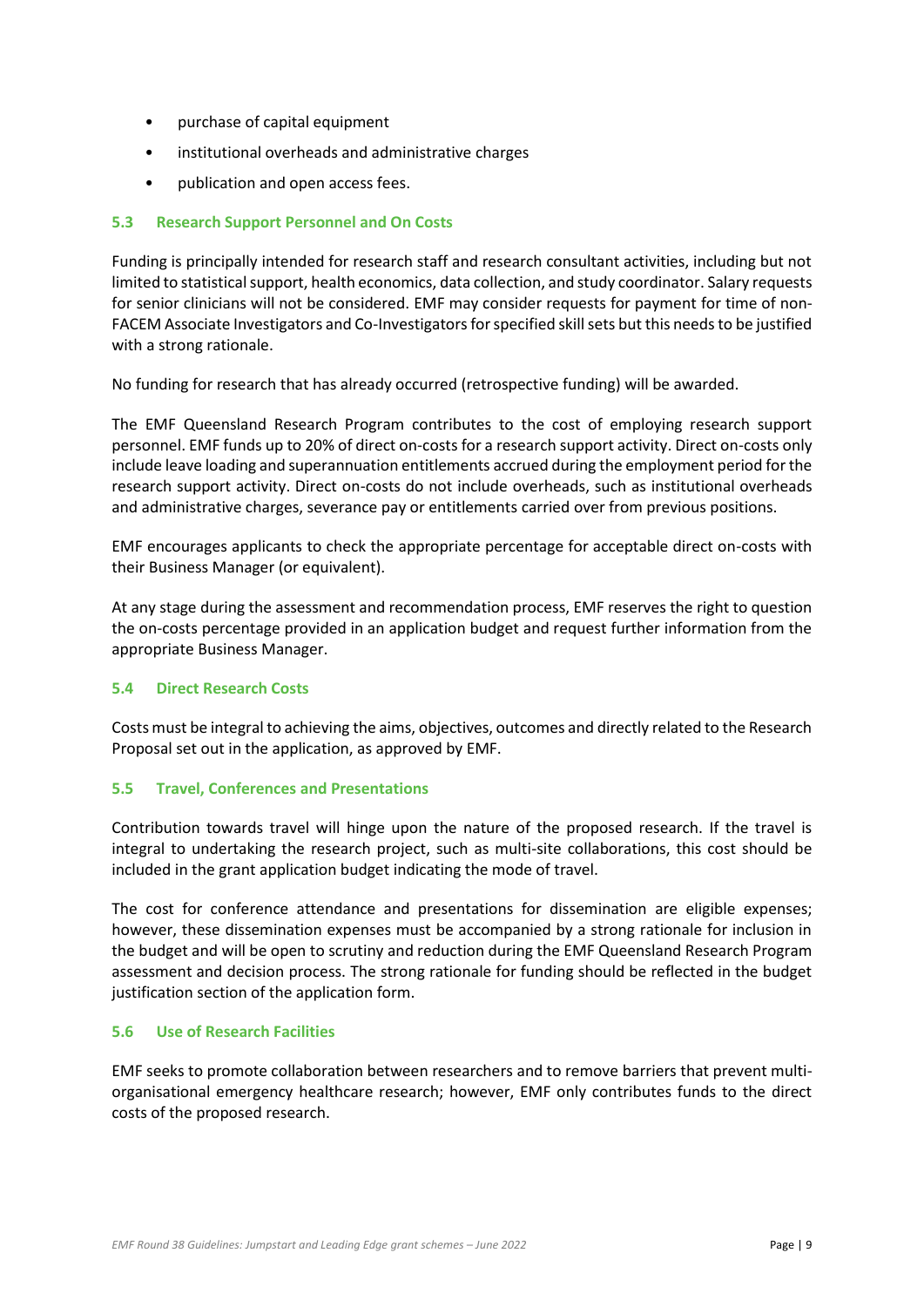### **5.7 Infrastructure**

The EMF Queensland Research Program does not fund infrastructure costs. EMF may contribute funds to access established research facilities that are integral to undertaking the proposed research.

### **5.8 National/International Research**

Any application for funding in relation to national/international research will be subject to the standard guidelines and criteria for all EMF Queensland Research Program grant applications. EMF will only fund the Queensland components of national/international research. Sites in other states/countries would be expected to source funding from other sources. The only exception is where a study collects national data but is fully run from Queensland by Queensland employed researchers.

Requests for funding inconsistent with the above requirements will be considered in exceptional circumstances on a case by case basis by the EMF Board and only after an Application has been considered by the Research Evaluation Panel and Research Committee.

## **5.9 Capital Equipment**

The EMF Queensland Research Program does not fund capital equipment. If the equipment is critical for the proposed research, applicants must seek approval from EMF prior to submitting an application. Requests must be received in writing to EMF no later than ten business days prior to closure of the relevant grant round and should be addressed to the EMF Research Manager via [grants@emfoundation.org.au.](mailto:grants@emfoundation.org.au) Where approved, funding sought for any single piece of equipment must not exceed the value of \$10,000.

The Administering Institution must purchase the item of equipment or a substantially similar item of equipment that is required for the conduct of the project. For capital equipment over \$10,000, written confirmation of provision of the remaining funds required to purchase the item must be provided in writing to EMF before the funds for the item are released by EMF.

If the equipment is unable to be purchased or additional funding is not found, then EMF must be notified and EMF may in such a case suspend, reduce or terminate payment of the grant.

The Administering Institution is required to produce proof of purchase documentation if the equipment is pivotal to the success of the research. Additionally, any further conditions applied to the equipment will also be articulated in the Grant Outcome Letter.

The EMF Queensland Research Program does not fund computer equipment, unless purchase of the computer equipment is imperative for the specific proposed research and cannot be supplied otherwise by their Institution.

EMF expects any capital equipment purchased with EMF funding to be utilised in other research projects within the funded department (Emergency Department, QAS or RSQ) beyond the completion of the research.

### **5.10 Equipment responsibility**

The Institution must take responsibility for the installation, maintenance, repairs and insurance costs of any equipment at their own expense. In certain circumstances equipment might be subject to further conditions specified in the Grant Outcome Letter. EMF-funded equipment will be donated to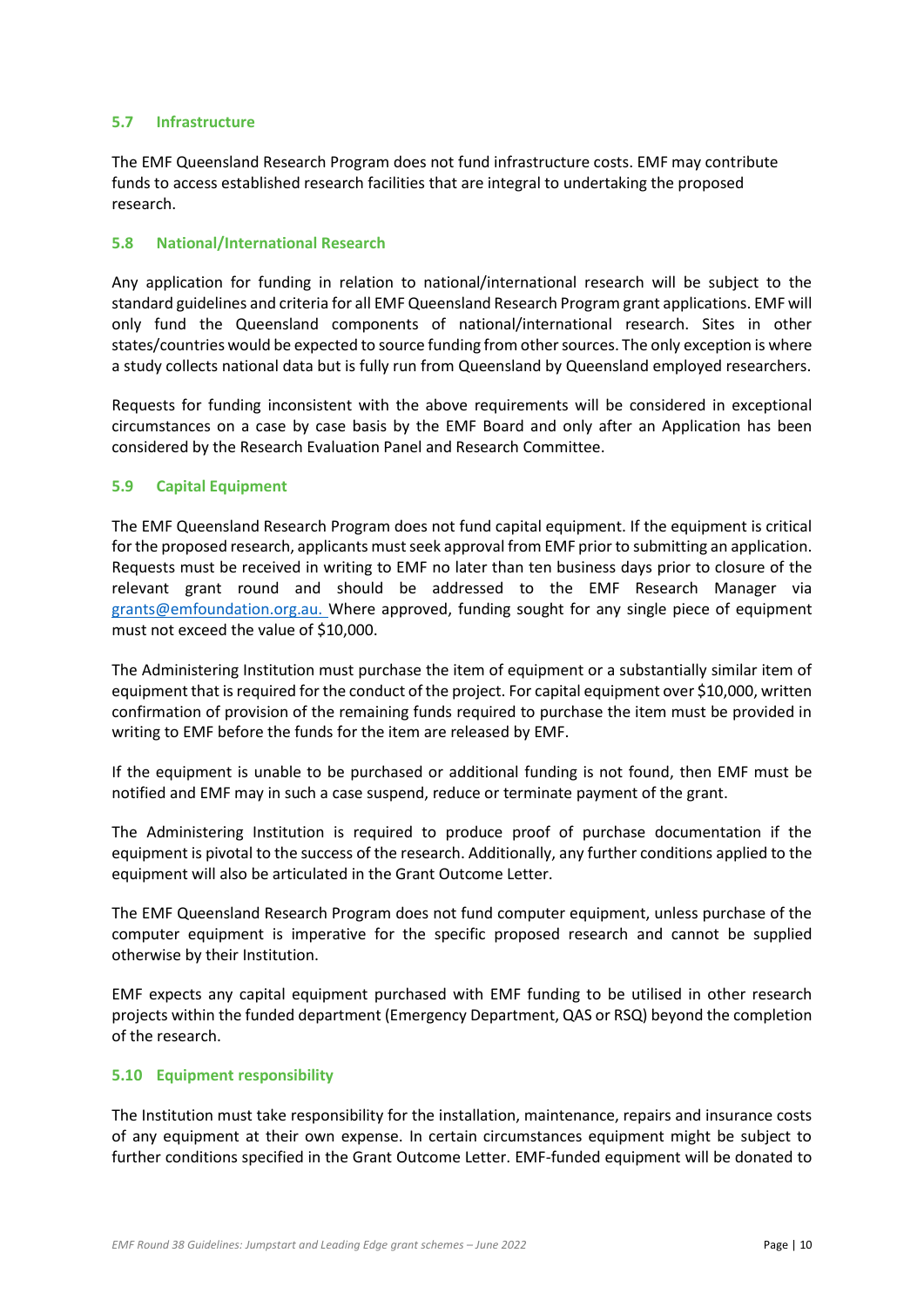the funded department (Emergency Department, QAS or RSQ) in which the Principal Investigator works, for ongoing use in research.

# <span id="page-10-0"></span>**6 Review Criteria**

## **6.1 Review Criteria and their weighting**

Applications for all grant schemes in the EMF Queensland Research Program will be assessed and scored against the following review criteria:

| <b>Scale</b>                 | %  | <b>Definition</b>                                                                                                                                                                                                                                                           |
|------------------------------|----|-----------------------------------------------------------------------------------------------------------------------------------------------------------------------------------------------------------------------------------------------------------------------------|
| <b>Scientific</b><br>Quality | 30 | The proposed research is robust and consistent with and appropriate to<br>the aims of the project, i.e. regarding design, methods, outcome<br>measures, data sources, variables, sample size, analysis etc.                                                                 |
|                              |    | The overall strategy is well-reasoned and appropriate to accomplish the<br>research aims of the project                                                                                                                                                                     |
|                              |    | • There is evidence of stakeholder engagement to help support the<br>implementation of the research design and methods employed                                                                                                                                             |
|                              |    | If the proposed research involves recruitment of participants (e.g.<br>patient, staff) or accessing data, the applicants have provided sufficient<br>evidence for feasibility                                                                                               |
| Importance                   |    | Application leads to:                                                                                                                                                                                                                                                       |
| to                           | 30 | Improvements in the field of emergency medicine to                                                                                                                                                                                                                          |
| Emergency<br>Care            |    | enhance the patient experience and outcome, save lives, and/or<br>$\circ$                                                                                                                                                                                                   |
|                              |    | support staff providing services in Emergency Medicine and/or<br>$\circ$                                                                                                                                                                                                    |
|                              |    | support system sustainability<br>$\circ$                                                                                                                                                                                                                                    |
|                              |    | Improved access to treatment, time to recovery, degree of full recovery                                                                                                                                                                                                     |
|                              |    | • Capacity<br>to<br>improve<br>current<br>best<br>practice<br>through<br>upon<br>knowledge/novelty, degree of innovation in methods, equipment,<br>techniques, cross-disciplinary approaches, generation of new research<br>output and impact for the patient and community |
|                              |    | Application develops emergency medicine research capacity in Queensland,<br>for example through:                                                                                                                                                                            |
|                              |    | Inclusion of regional, rural or remote sites                                                                                                                                                                                                                                |
|                              |    | Inclusion of novice and early-career researchers in the team<br>$\bullet$                                                                                                                                                                                                   |
|                              |    | Applications that are not entirely within the core area of emergency medicine,<br>e.g. projects in population health or intensive care, must provide a strong<br>justification of how they meet this selection criterion.                                                   |
| Investigator<br>& Team       | 20 | Investigator and team quality<br>$\bullet$                                                                                                                                                                                                                                  |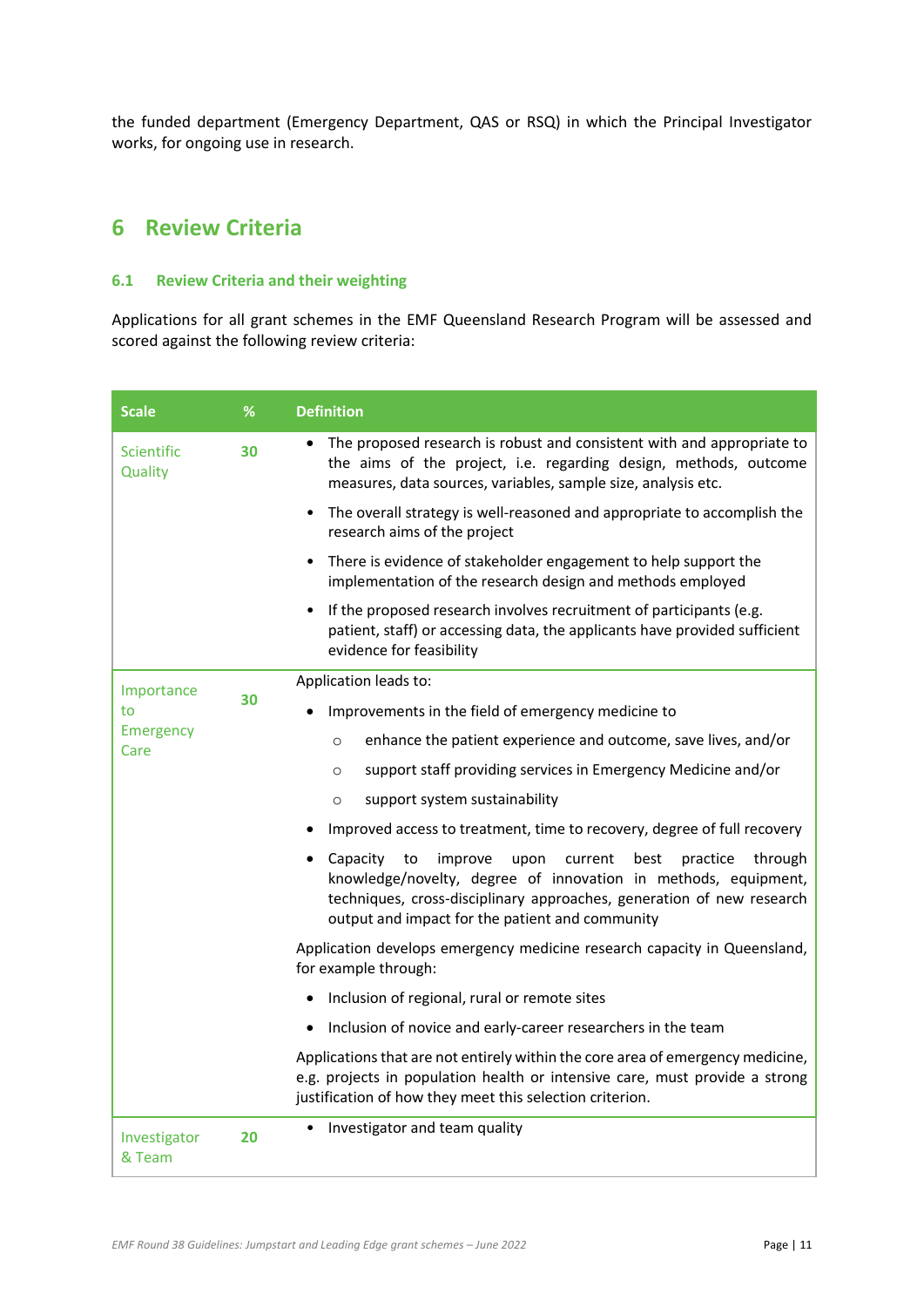|                            |    | Team track record in translating outcomes into practice and<br>management                                                                           |
|----------------------------|----|-----------------------------------------------------------------------------------------------------------------------------------------------------|
|                            |    | Capability relevant to the application and relative to opportunity                                                                                  |
| <b>Budget</b>              | 10 | Appropriateness of expenditure                                                                                                                      |
|                            |    | Impact of expenditure                                                                                                                               |
| <b>Translation</b><br>into | 10 | Evidence of the practical ability & plan to communicate and disseminate<br>$\bullet$<br>findings into the research and emergency care community and |
| practice                   |    | Evidence and plan to translate outcomes into practice                                                                                               |
|                            |    | Benefits to patients and cost savings and/or released capacity to health<br>systems                                                                 |

## **6.2 Scoring**

Reviewers will score each application based on their overall impression of the application and the applicant's response to review using the following scale:

| <b>Scale</b> |               | <b>Definition</b>                                                                                                                                                                                                                                      |
|--------------|---------------|--------------------------------------------------------------------------------------------------------------------------------------------------------------------------------------------------------------------------------------------------------|
| 5            | <b>Strong</b> | Fully addresses the criterion and sets forth a compelling argument as<br>to the application's merit in this area                                                                                                                                       |
| 4            | Acceptable    | Enough of the key points in the criterion are covered to make a<br>legitimate case for consideration. Additional information gives<br>significant enough argument to be seen as a highlight in the<br>application                                      |
| 3            | Average       | Either enough of the key points in the criterion are addressed or<br>sufficient evidence is provided, to make a case for meeting the<br>criterion. However, the narrative is such that it is unremarkable and<br>does not rise beyond cursory interest |
| 2            | Weak          | Addresses only some of the elements within the criterion with<br>sufficient detail in the application                                                                                                                                                  |
| 1            | Very weak     | Does not sufficiently address the elements within the criterion to be<br>considered                                                                                                                                                                    |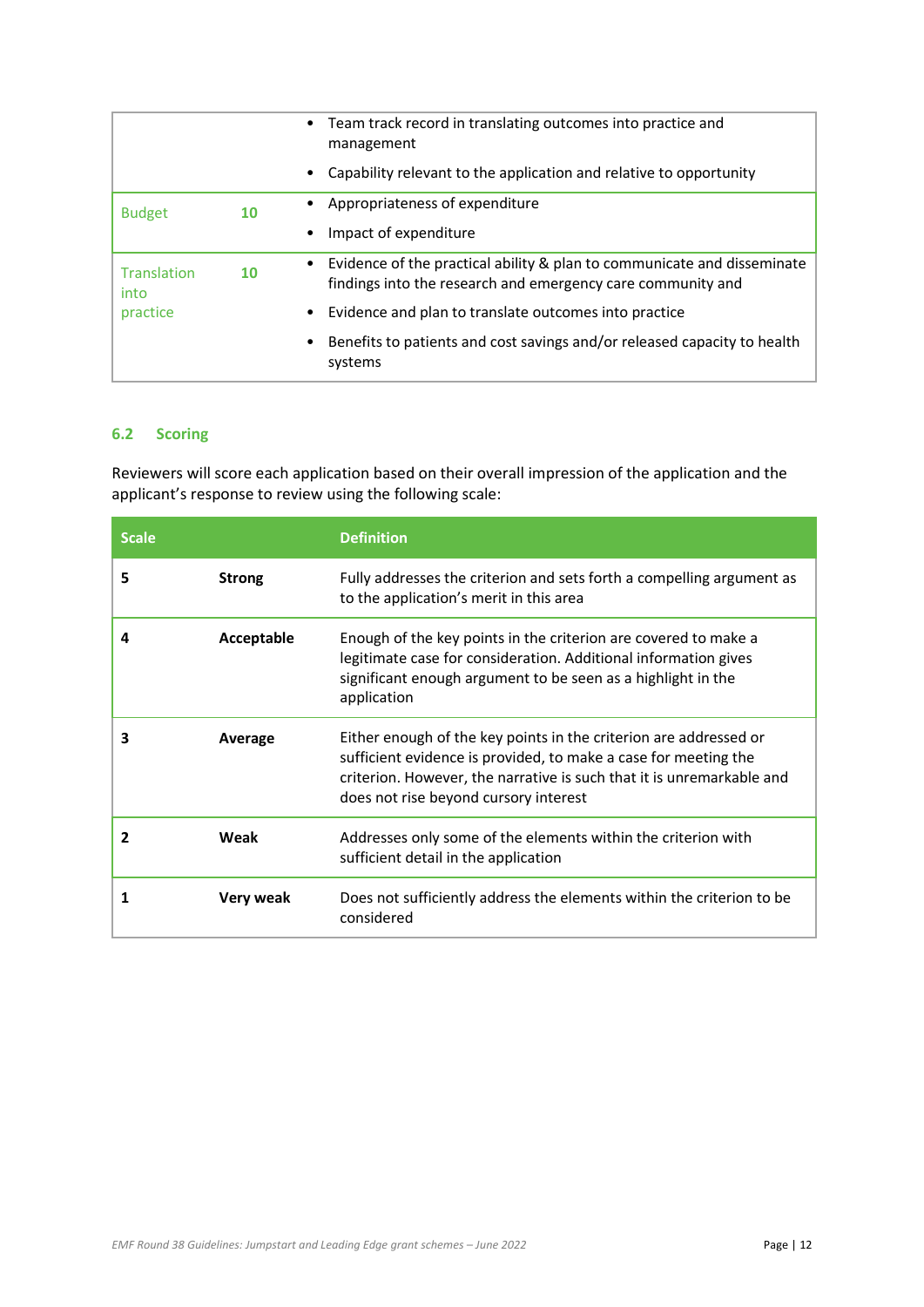# <span id="page-12-0"></span>**7 Review Process**

All details of a funding application will remain confidential upon receipt. All applications are assessed through a peer review process based on their scientific and overall merit. EMF reserves the right to:

- request further information from applicants and the signatories to the application form(s), which may include documents, materials or amendments.
- recognise special areas in need of research and to prioritise funding for these areas
- recommend budget alterations and other conditions.

EMF's peer review process consists of the following steps:

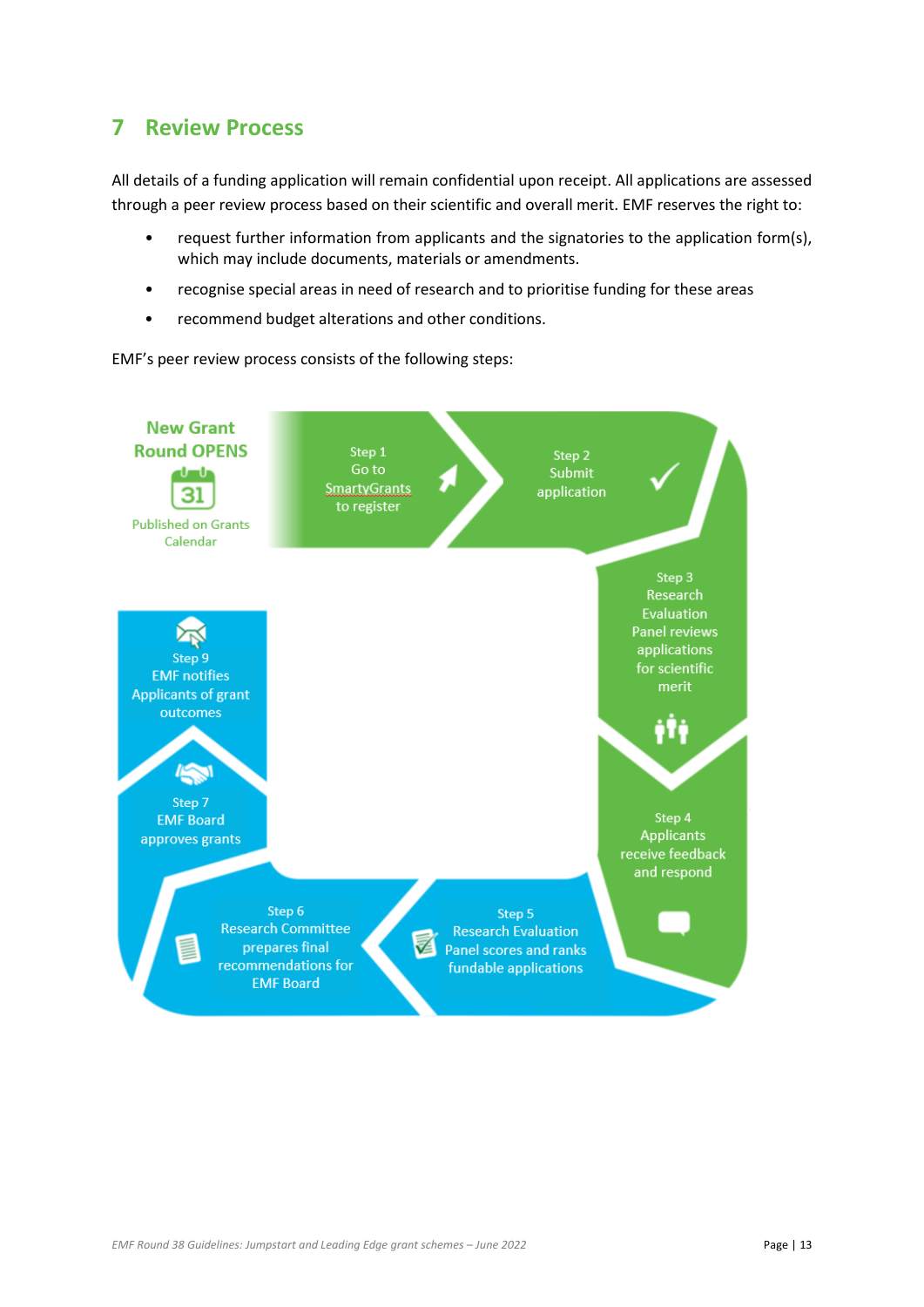## **7.1 Eligibility Check**

Applicants must satisfy the eligibility check for their application to proceed to the peer review stage. This includes:

- full compliance with the closing date and time of the Grant round
- satisfactorily meeting the content and format requirements
- attached signed certification documentation
- attached CVs for Principal Investigators and Co-Investigators
- the Principal Investigator and all Co-Investigators being compliant with reporting requirements for all active EMF grants.

Failure to comply with these Guidelines may lead to delay in and/or exclusion from the grant assessment process.

### **7.2 Research Evaluation Panel**

Applications that are deemed eligible are reviewed by external expert reviewers from the Research Evaluation Panel (REP). The REP has responsibility for reviewing applications for scientific merit and other review criteria (refer to Section [6\)](#page-10-0).

The REP is comprised of one Chair, one Co-chair and appropriately qualified reviewers from a pool of expert reviewers based in Queensland and interstate. The REP Terms of Reference are available on th[e EMF website.](https://emergencyfoundation.org.au/about-us/our-committees/)

EMF aims, where possible, to have each application assessed by three independent expert reviewers consisting of a subject field expert, a relevant research method expert, and an emergency medicine specialist.

### **7.3 Reviewer Feedback and Applicant Response**

A written assessment from a minimum of two expert reviewers will be provided to the applicants with feedback on the perceived strengths and weaknesses and an overall impression of the application.

Consistent with the aims of EMF, applicants have the opportunity and are invited to respond to this feedback. The reviewer feedback and applicant response process provide the reviewer with the opportunity to clarify any questions they may have in preparation to score the application.

### **7.4 Reviewer Scoring and REP Meeting**

Reviewers are asked to review the applicant's response and submit a final score for each application they have assessed based on the review criteria.

The reviewers' scores and recommendations, the applicant responses, and the original application are collated for the REP Chair and an REP meeting convened. If an REP member is conflicted, they are unable to provide scores or comment on the application to which they are conflicted.

The final scores and recommendations for the applications will be agreed at the REP meeting. The REP Chair will present the agreed REP scores and recommendations to the Research Committee for review and final recommendation.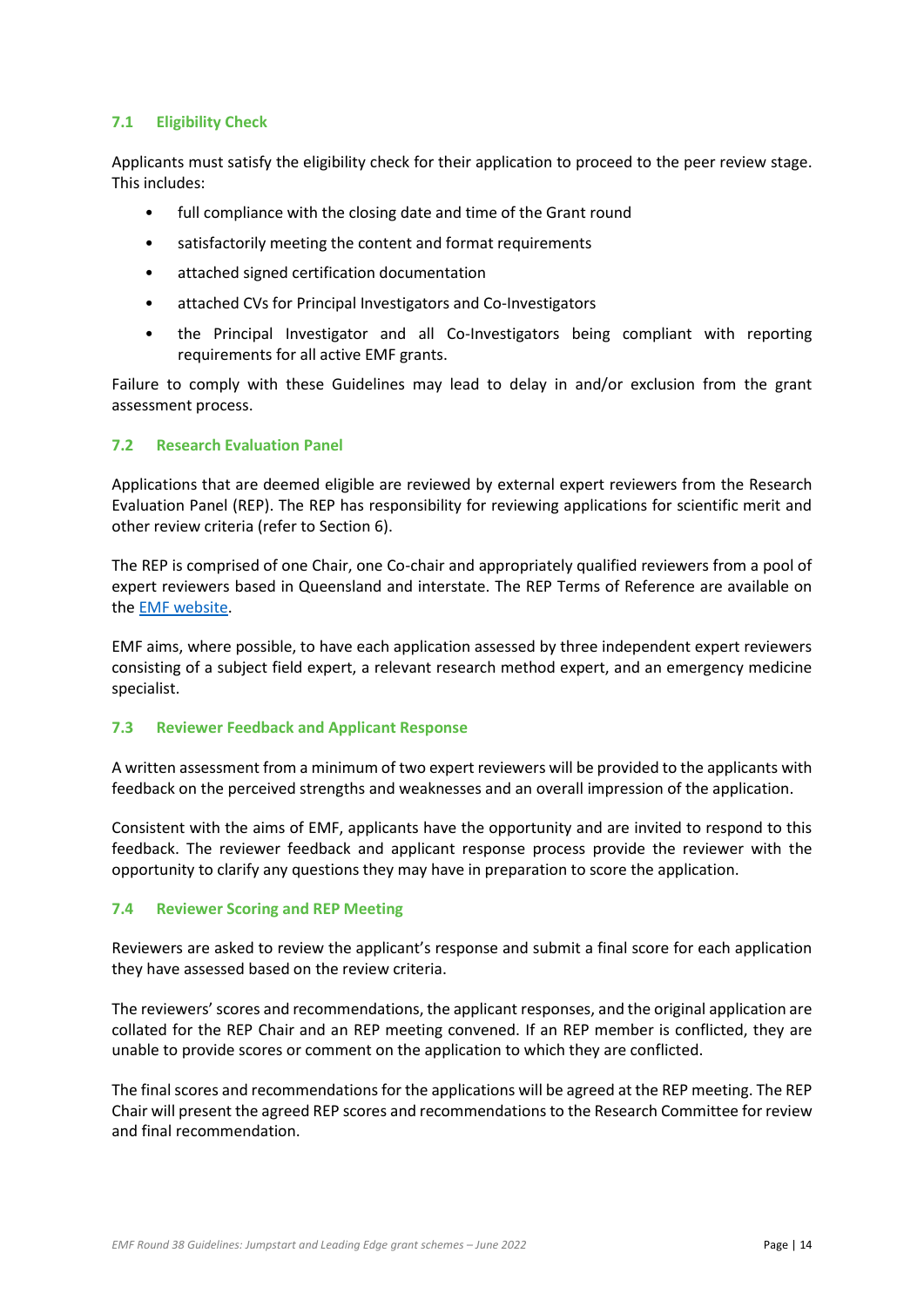### **7.5 Research Committee**

The purpose of the Research Committee is to review the REP scores and recommendations and deliver a set of final recommendations on grant applications to the EMF Board.

Funding recommendations are also based on the relative competitiveness of the round, where there are more funds requested than the advertised funding available for the round.

### **7.6 Final Recommendations for the EMF Board**

Following the peer review processes, the final recommendations are provided to the EMF Board for approval.

Unsuccessful applicants for any scheme may resubmit their applications in subsequent grant rounds. A resubmission is not given special consideration and each application is assessed according to the quality, standards and competitive processes of a particular grant round.

## **7.7 Confidentiality and Conflict of Interest**

All details of a funding application and associated materials will remain confidential upon receipt by EMF. The Research Committee and REP members agree to keep all details of applications confidential. Outcomes of applications may only be discussed with a named investigator.

Proposed funding outcomes must remain confidential until approved by the EMF Board.

While membership of the REP may be disclosed, the identity of any assessor providing an external assessment that may be sought by the panel must not be disclosed to applicants, unless permission is granted by the assessor after the grant round outcomes have been announced publicly.

Conflict of interest is inevitable, particularly in a focused area of research. The key principle of conflict of interest is that any potential conflict of interest at any level (direct or indirect) must be disclosed for each application and the ensuing action to address that conflict (agreed upon by members of the REP, Research Committee and any EMF representative) is documented and kept on file.

It is a requirement of EMF that committee members disclose their actual, potential or perceived conflict of interest.

#### **7.8 Disclaimer**

- 1. Successful grant applications are based on scientific and technical merit and total funding requested and will depend on the overall competitiveness of the grant round.
- 2. A minimum amount of funding is available for each of the grant schemes. The EMF Board reserves the right to allocate additional funding to worthy applications.
- 3. In view of the funding available for the EMF Queensland Research Program, there is a limit to the number of grant applications EMF can support in each round.
- 4. Any funding policy or grant allocation changes will be reflected in the Grant Calendar on the EMF website.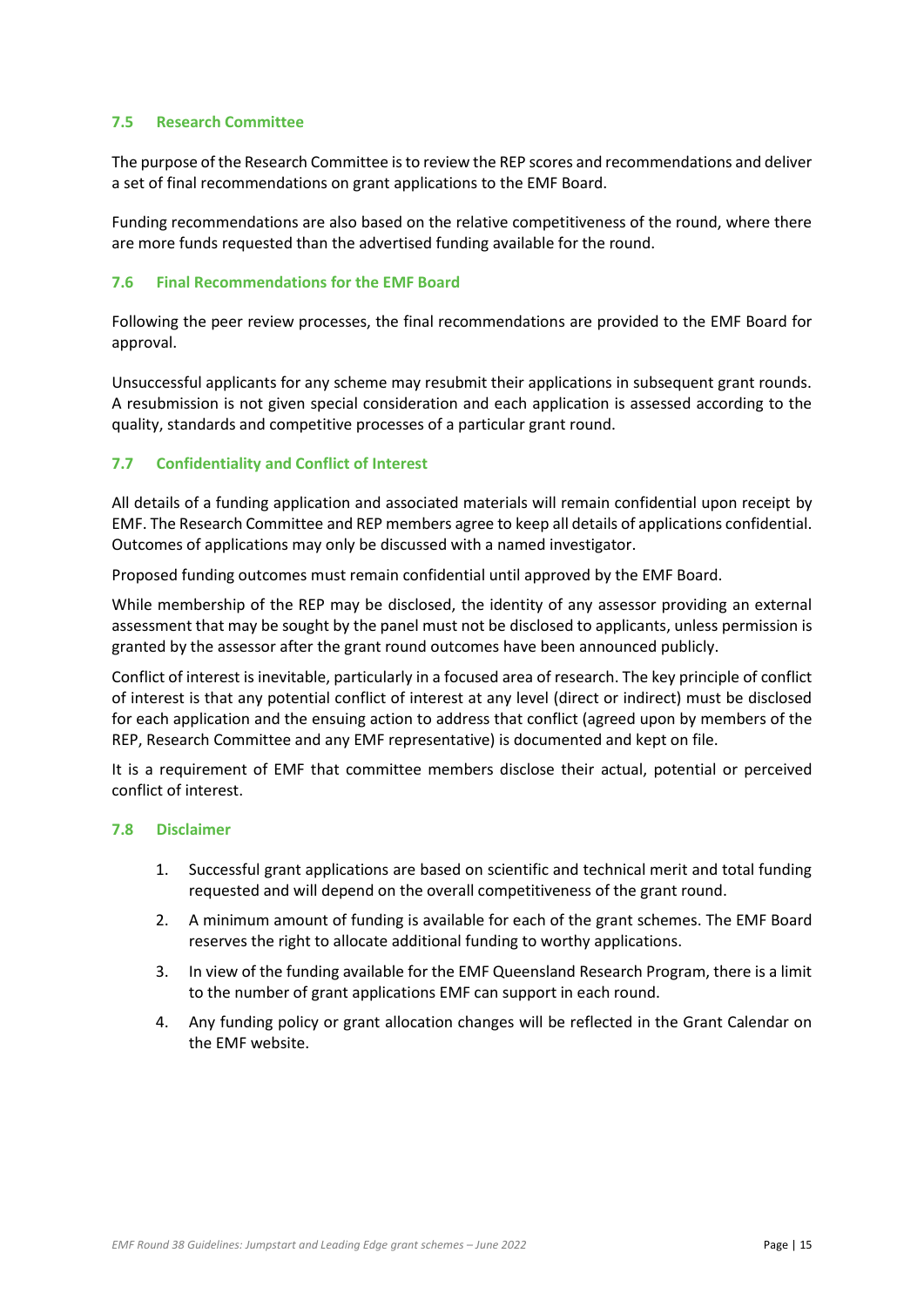# <span id="page-15-0"></span>**8 Post Decision Process**

### **8.1 Notification of Decision**

EMF will provide a written outcome letter to all applicants and notify successful and unsuccessful applicants of the outcome of their grant application.

Enquiries relating to the notification of the decision should be forwarded to EMF's Research Manager via email to [grants@emfoundation.org.au.](mailto:grants@emfoundation.org.au)

#### **8.2 Funding Agreement**

An agreement will be executed between EMF and the Grant recipient through the Administering Institution. This agreement will detail scheduled payments and the Project Plan, determined by EMF in conjunction with the Principal Investigator after approval of the Application.

Payments will commence on execution of the Funding Agreement and not prior.

Where Specified Personnel are not employed by Queensland Health or Mater Hospital Brisbane, and will personally own the intellectual property arising from the funded research, the Specified Personnel must also be party to the Funding Agreement.

EMF will only execute the agreement upon receipt of Ethics Approval Documentation from an NHMRC recognised Human Research Ethics Committee for the proposed research from the Principal Investigator.

The agreement must be executed within twelve months from the date of notification; any grant not claimed in this period will be forfeited, unless otherwise approved by EMF. It is not the responsibility of EMF to remind applicants that their grant is nearing expiry.

EMF uses a standard funding agreement template that aligns with Queensland Health's Head Agreement.

#### **8.3 Payments**

Payments on all awarded grants will be paid to the eligible Administering Institution. The Administering Institution must keep the funding in a bank account with a reputable financial institution and maintain a separate ledger for all receipts and expenditure in relation to the Project. Funding must not be held in a personal bank account.

Payments will generally be made six monthly and in advance, except for the final payment which will be released upon receipt and acceptance of the Final Report. Schedules of payments will be documented in the Funding Agreement. If the required ethical clearances or progress reports are not received, payments will be deferred.

Administering Institutions must provide EMF with a tax invoice in accordance with the GST Act.

### **8.4 Timing of Research**

Grant recipients must commence their project within six months of full execution of the Funding Agreement, except where EMF has granted special permission to do otherwise.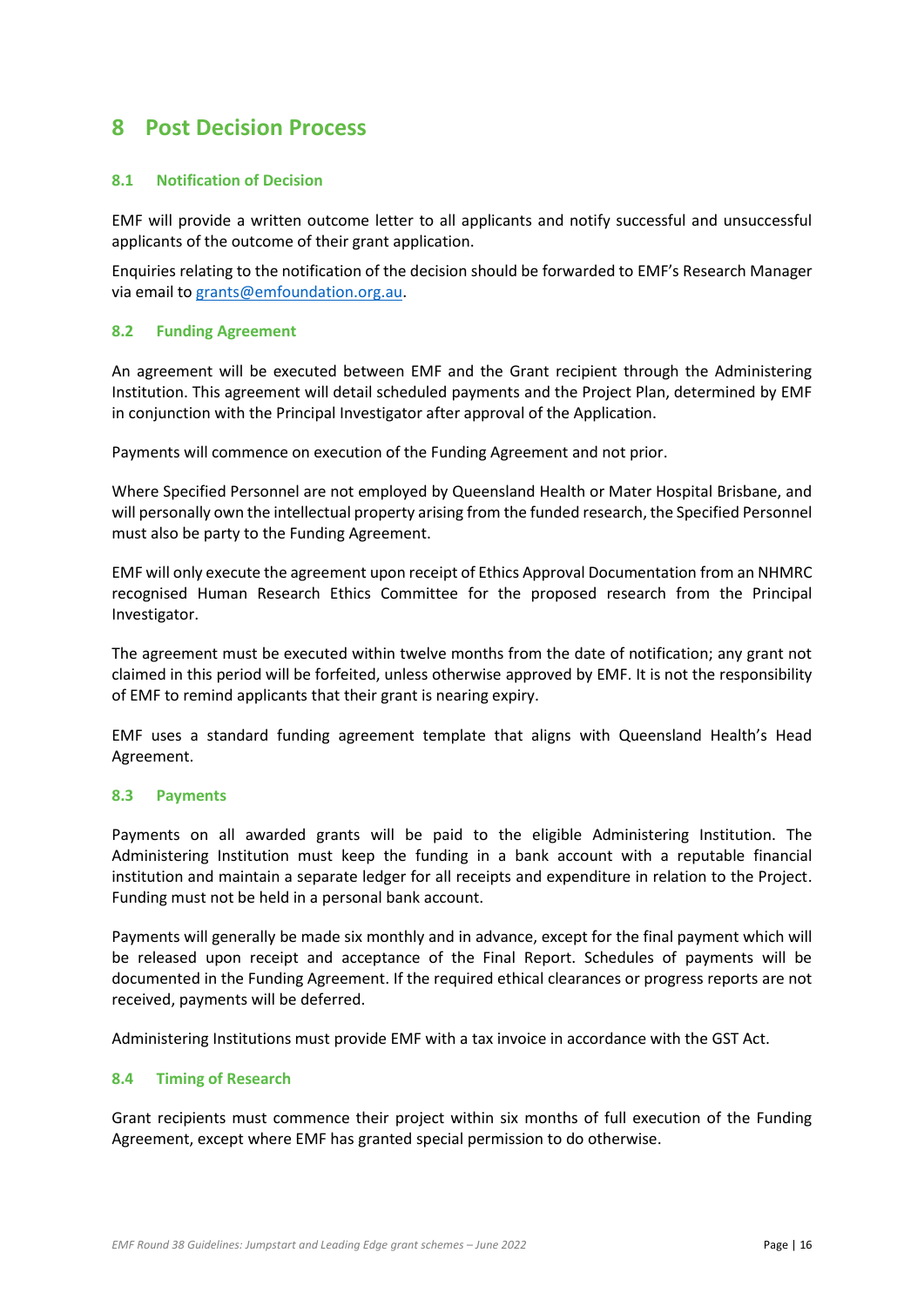Grant recipients must complete their project within the specified time frame of the Funding Agreement.

Proposed alterations to the original approved project plan must be submitted in writing and in advance to EMF and documented on a Grant Variation Request Form, available through SmartyGrants. Requests for access to a Grant Variation Request Form can be made by emailing [grants@emfoundation.org.au](mailto:grants@emfoundation.org.au)

#### **8.5 Requests for formal outcome reviews**

EMF grant outcomes are final. Any requests for formal outcome reviews will be considered by the EMF Board and at its discretion will proceed to a formal review by an independent committee or party.

Resubmissions are welcome and there is no limit to the number of resubmissions that an applicant can submit. A resubmission is not given special consideration and each application is assessed according to the quality, standards and competitive processes of a particular grant round.

# <span id="page-16-0"></span>**9 Investigator Responsibilities and Considerations**

### **9.1 Reporting**

All recipients of EMF Queensland Research Program funding must provide a biannual financial acquittal statement (prepared by the Administering Institution) and a progress report providing summary statistics of grant outcomes and progress against milestones.

The biannual progress reports, final report and financial statements should be aligned with the following reporting periods:

| <b>Reporting Period</b> | <b>Due Date</b>           |
|-------------------------|---------------------------|
| January to June         | 22 September              |
| <b>July to December</b> | 22 March                  |
| <b>Final Report</b>     | 3 months after completion |

All Reports must be submitted via Smarty Grants.

The Final Report must be provided within three months after the grant has been completed and must include comprehensive and detailed information on the project's outputs and outcomes.

Failure to provide reports within three months of the due date may prevent progress payments and potentially make the PI and CIs ineligible to apply for future EMF grants.

EMF recognises that many of the grant outcomes (including publications and leverage of funding) may occur after the tenure of the grant and EMF reserves the right to request information on research outcomes beyond submission and acceptance of the Final Report.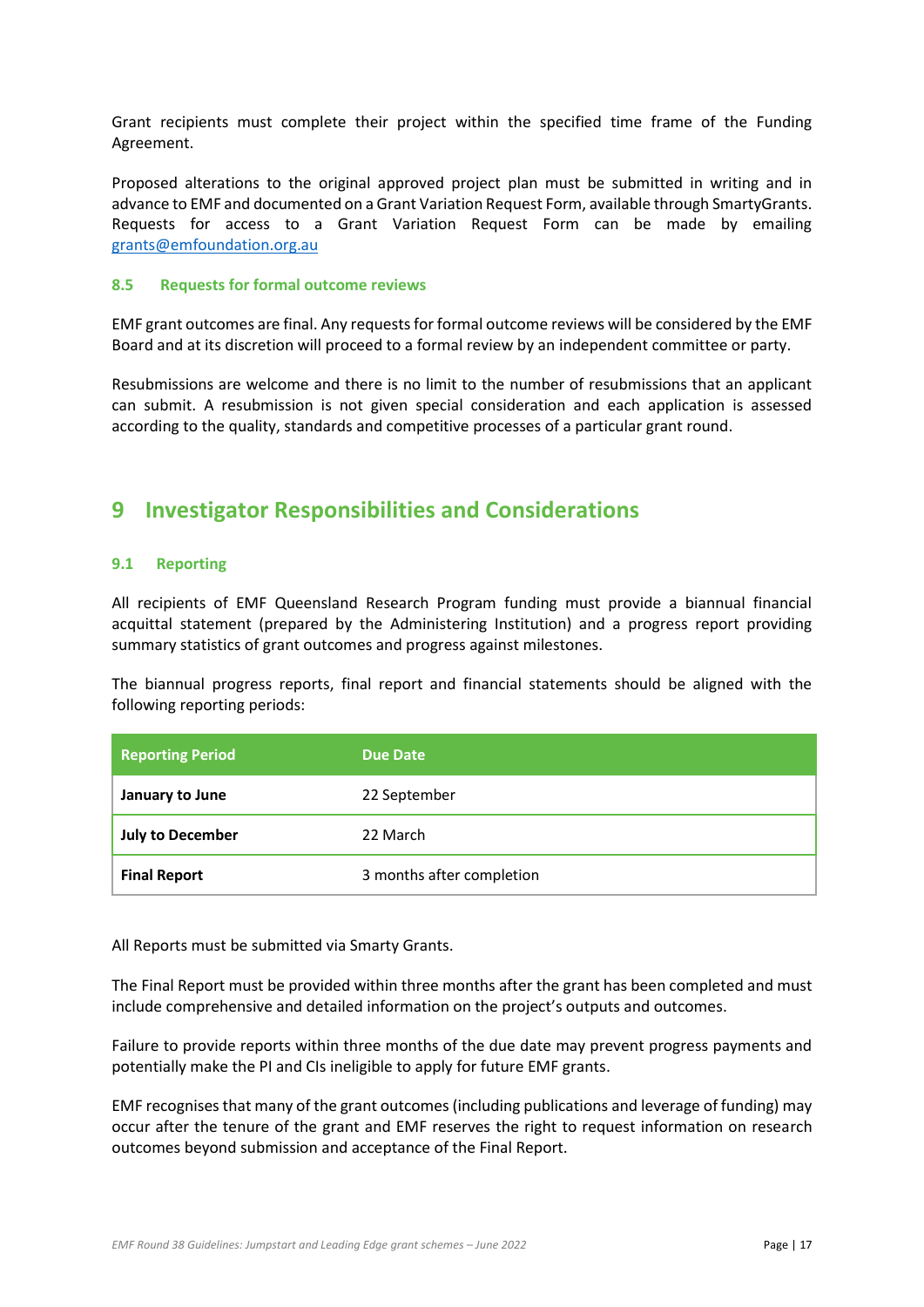### **9.2 Publications**

Grant recipients are expected to disseminate their research findings in peer reviewed journals and conference presentations. It is strongly recommended that publications are in line with reporting guidelines found at th[e EQUATOR Network website.](https://www.equator-network.org/)

The support of EMF must be acknowledged in all publications or media publicity arising from research supported by EMF. For example:

"This work was supported by a Project Grant from the Emergency Medicine Foundation Queensland Research Program."

#### **9.3 Acknowledgement**

An acknowledgement of the funding from EMF must be visible either on equipment or in any brochures, reports, posters, multimedia material or other publicity.

Example of wording for acknowledgement on or near equipment:

"The ultrasound equipment was proudly funded by the Emergency Medicine Foundation Queensland Research Program."

Guidelines for acknowledging EMF are available on the [EMF website.](http://emergencyfoundation.org.au/wp-content/uploads/2017/11/EMF_Acknowledgement-Guide_081117.pdf) Requests for the EMF logo can be made by emailing [grants@emfoundation.org.au](mailto:grants@emfoundation.org.au)

#### **9.4 Media coverage of the research**

The receipt of a grant from EMF places obligations on successful applicants to accommodate reasonable requests made by EMF or public relations firms engaged by EMF to participate in media or publicity. High impact publications arising from funded research or key presentations at national or international conferences are excellent topics of interest for the media.

In addition, EMF must be contacted in advance of publications going to press or conference presentations.

- The investigators must acknowledge EMF's Funding contribution in all media, public statement or published material relating to the Project and Outcomes.
- The investigators should cooperate with EMF, and any public relations firm or media relations firm engaged by EMF, to promote the Project and the Outcomes.
- The investigators should inform EMF promptly before issuing any media or public statement.
- EMF may use the name of the Administering Institution, Principal Investigators' Employer, Principal Investigator, and Co-Investigators to acknowledge their contribution to the Project where EMF considers it appropriate.

### **9.5 Conduct and ethics**

Research funded by EMF must be conducted in accordance with the [Australian Code for the](https://nhmrc.gov.au/about-us/publications/australian-code-responsible-conduct-research-2018)  [Responsible Conduct of Research](https://nhmrc.gov.au/about-us/publications/australian-code-responsible-conduct-research-2018) (2018) and the [National Statement on Ethical Conduct in Human](https://nhmrc.gov.au/about-us/publications/national-statement-ethical-conduct-human-research-2007-updated-2018)  [Research](https://nhmrc.gov.au/about-us/publications/national-statement-ethical-conduct-human-research-2007-updated-2018) (2007, updated 2018).

Ethics approvals may be required from multiple sites. Clearances for research that involves humans, animals, genetic manipulation of organisms or dangerous substances must be obtained from the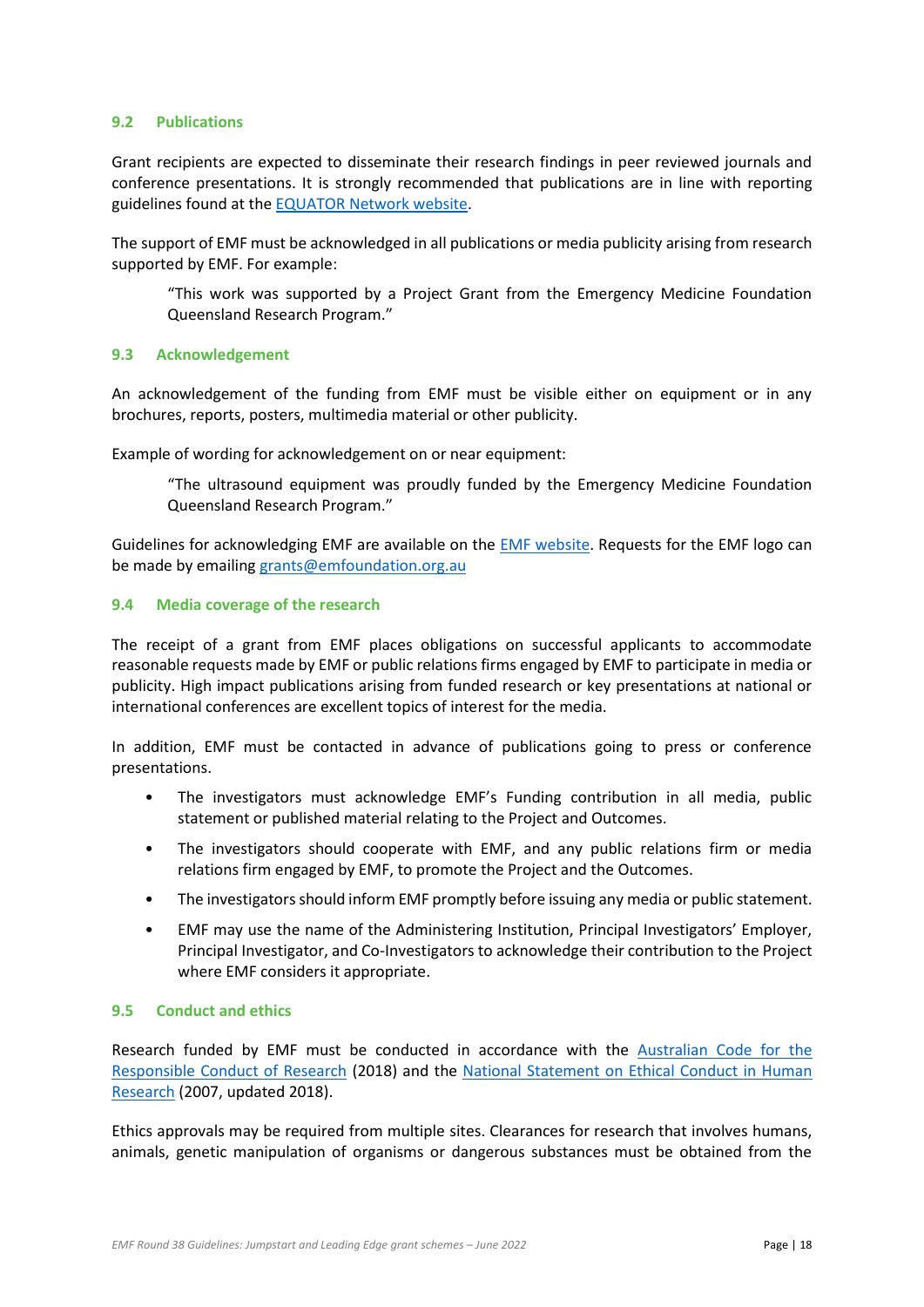appropriate Ethics Committee and/or Biosafety Committee prior to the commencement of the research.

### <span id="page-18-0"></span>**9.6 Major alterations to a research project plan or budget**

Major alterations to a research project plan or budget may include changes in the project scope and aims, changes in ethics approvals, project extension or suspension, changes to specified personnel or collaborating institutions, etc.

Any proposed changes to the original approved funding proposal must be provided to EMF four weeks prior to the effective date of change. Full details of proposed alterations to either project plan or budget must be submitted in writing and in advance to the EMF and documented on a Grant Variation Request Form, available through SmartyGrants. Requests for access to a Grant Variation Request Form can be made by emailin[g grants@emfoundation.org.au](mailto:grants@emfoundation.org.au)

The appropriate EMF authority will review the Grant Variation Request and determine if the request is appropriate and reasonable. EMF will notify the Principal Investigator of the outcome in writing.

EMF must be notified via the Grant Variation Request process of any continuous investigator absence. This is applicable where the investigator will be absent for six months (continuous) or greater. Refer to Sectio[n 2.3](#page-3-1) for criteria applicable to the Principal Investigator.

Please email [grants@emfoundation.org.au](mailto:grants@emfoundation.org.au) to request access to a Grant Variation Request form.

### **9.7 Unused and/or Surplus funds**

EMF funds must be used expressly for the purposes set out in the approved application budget. All unspent and/or surplus funds must be returned to EMF within 30 days of the EMF invoice date.

Principal Investigators are accountable for how the EMF funding is spent and any surplus or deficit funding requires a clear explanation.

#### **9.8 Termination of a Grant**

Subject to any special conditions specified at the time an award is offered, these conditions shall apply to all EMF grant recipients. An award will be terminated if the recipient(s) does not observe the conditions of the award.

On termination of an award, any unspent funds must be returned to EMF within 30 days of the termination date.

EMF may periodically vary the conditions under which an award is made and may make the application of such variation prospectively or retrospectively. The eligibility status of funded researchers will be reviewed from time to time. The award will be terminated if a researcher is deemed not to fit the eligibility criteria, unless otherwise agreed by EMF.

If the Principal Investigator or a responsible officer of the Administering Institution is of the opinion that the research project should be terminated, they must notify EMF immediately in writing. The Administering Institution is required to lodge an expenditure statement with EMF showing details of funds expended up to the termination date.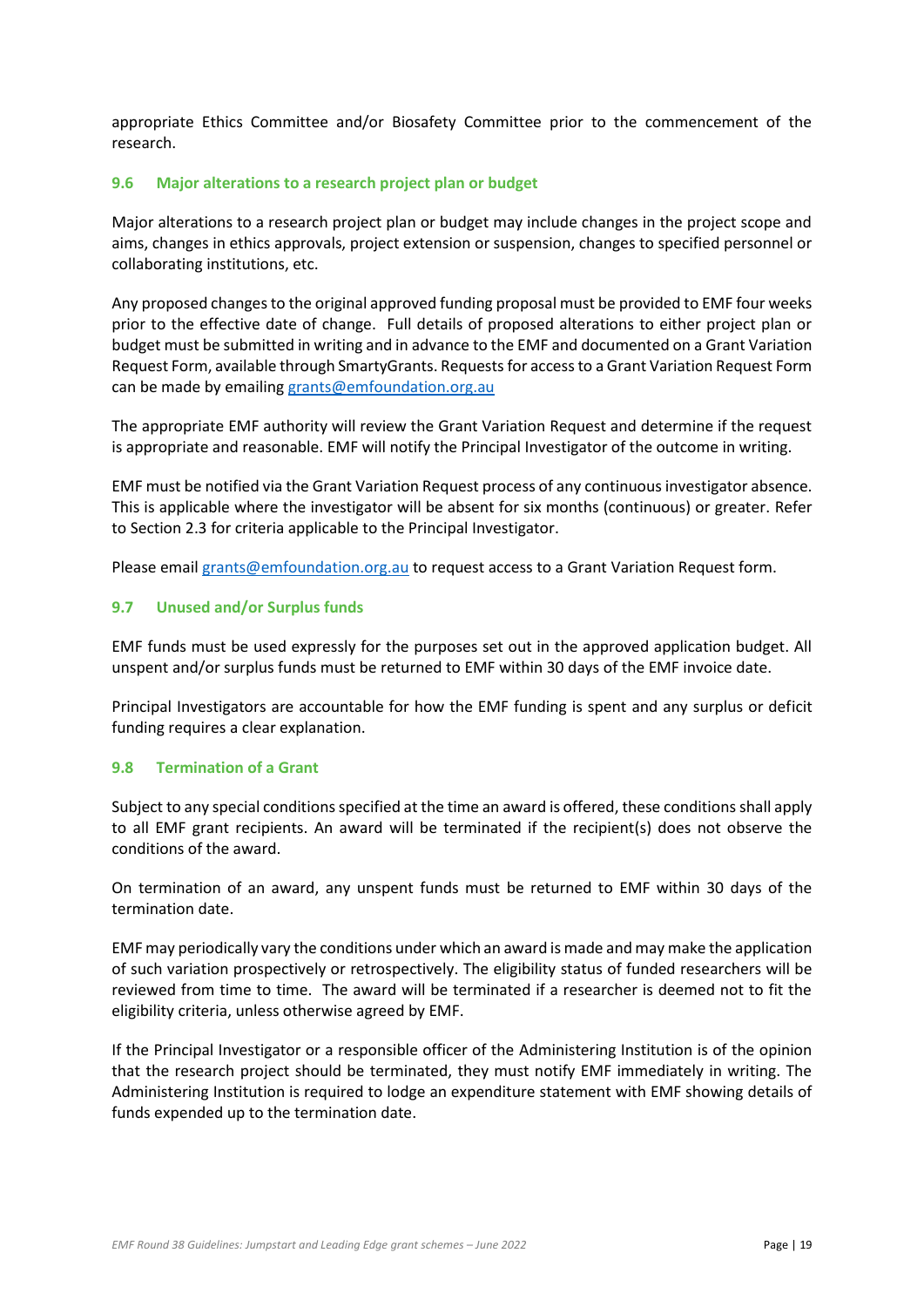#### **9.9 Change of Employment**

EMF must be notified immediately if employment circumstances change after the application for a grant or during the tenure of a grant, particularly when the ability of the investigators to undertake the roles and responsibilities of the award may be affected by the change in circumstances.

The notification must include details of any financial and/or administrative implications for the investigator and implications of the change on their ability to undertake the roles and responsibilities of the grant. Notification must be submitted through the Grant Variation Request Form (please contact EMF vi[a grants@emfoundation.org.au](mailto:grants@emfoundation.org.au) to request access).

EMF retains the right to review the award considering these changes.

#### **9.10 Workload**

Named investigators are expected to be able to demonstrate how their clinical workload allows them to commit time to the proposed research as required. This includes time allocated to this application and other EMF and non-EMF related work.

Investigators who are heavily committed in other portfolios should carefully consider their commitment to any new proposed application. The number of investigators should be commensurate to the proposed research activity and the role of each investigator should be substantial and measurable.

#### **9.11 Intellectual Property**

Applicants must adhere to the Intellectual Property Policy approved by the governing body of the host research organisation that is congruent with the document "National Principles of Intellectual Property Management for Publicly Funded Research" released in September 2001.

In general, it is expected that any intellectual property generated by research funded by EMF will be owned by the host institution; however, should any subsequent royalties or commercial return be generated, it is expected that the host institution would negotiate that EMF receive a proportion of the income stream commensurate with its contribution to the research project.

The rights and responsibilities in regard to the ownership, use and management of Intellectual Property created by successful grant applicants, will be specified in a Funding Agreement to be executed between the Administering Institution and EMF and acknowledged by the successful grant recipient.

### **9.12 Privacy legislation**

Applicants consent to the information supplied as part of their application being disclosed for the purposes of the assessment of their application and for purposes connected with the making and administration of the project grant. Such disclosure includes, but is not limited to, disclosure to relevant representatives and employees of EMF involved in the review and grants funding processes, and legal advisors.

EMF's Privacy Policy is based on the Information Privacy Principles contained in the Information Privacy Act 2009 (Qld) and the National Privacy Principles. Personal information will be dealt with in accordance with our policy, which can be viewed on [EMF's website](http://emergencyfoundation.org.au/privacy-policy/).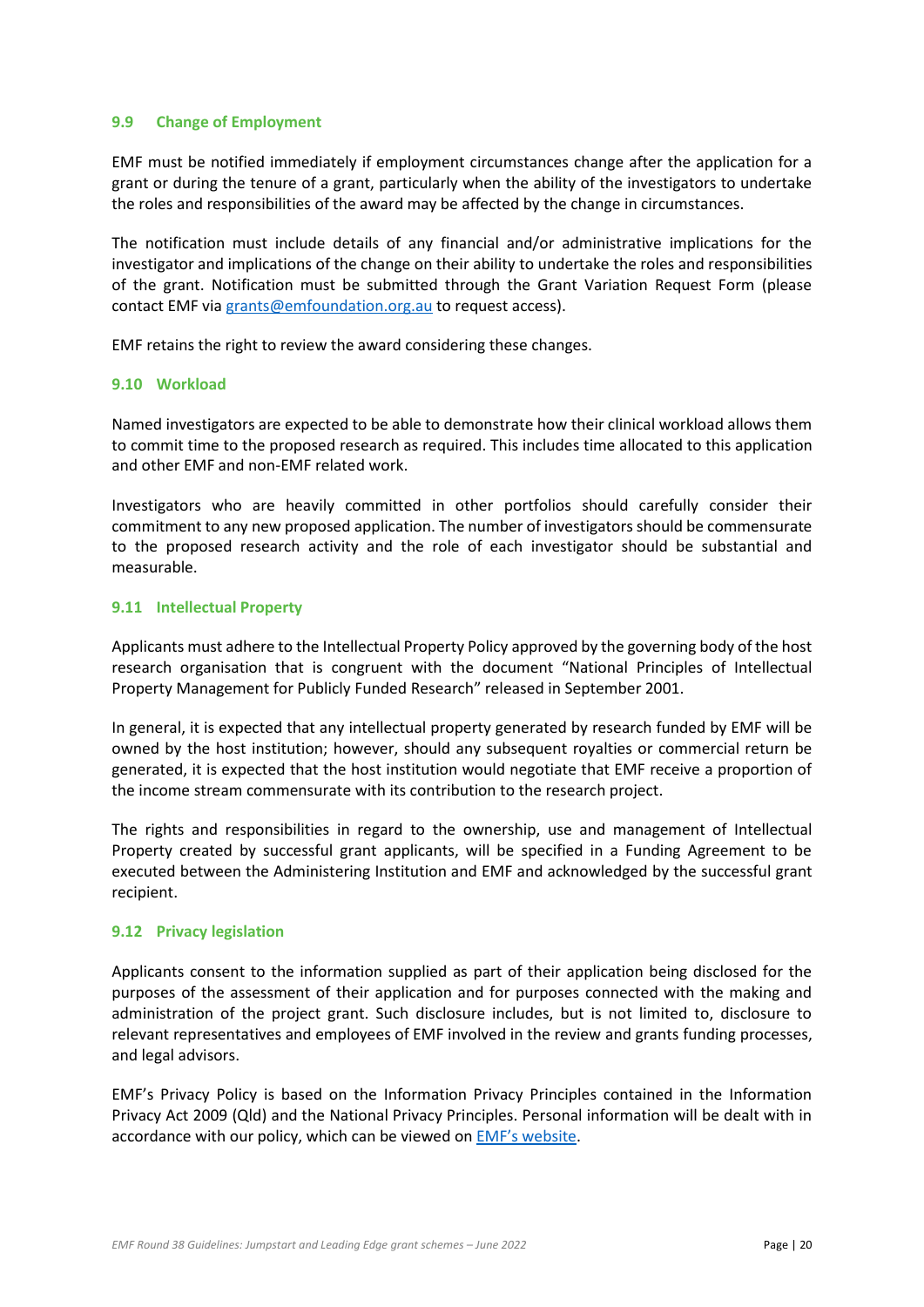If you are concerned about your privacy and the confidentiality and security of any information that may be provided to us, please contact us directly at [grants@emfoundation.org.au](mailto:grants@emfoundation.org.au)

### **9.13 Participation in EMF Peer Review process**

Investigators in receipt of EMF funding have a responsibility to participate in the EMF Research Evaluation Panel. Refer to the [Australian Code for the Responsible Conduct of Research 2018:](https://www.nhmrc.gov.au/about-us/publications/australian-code-responsible-conduct-research-2018) '*[Researchers will] participate in peer review in a way that is fair, rigorous and timely and maintains the confidentiality of the content'*.